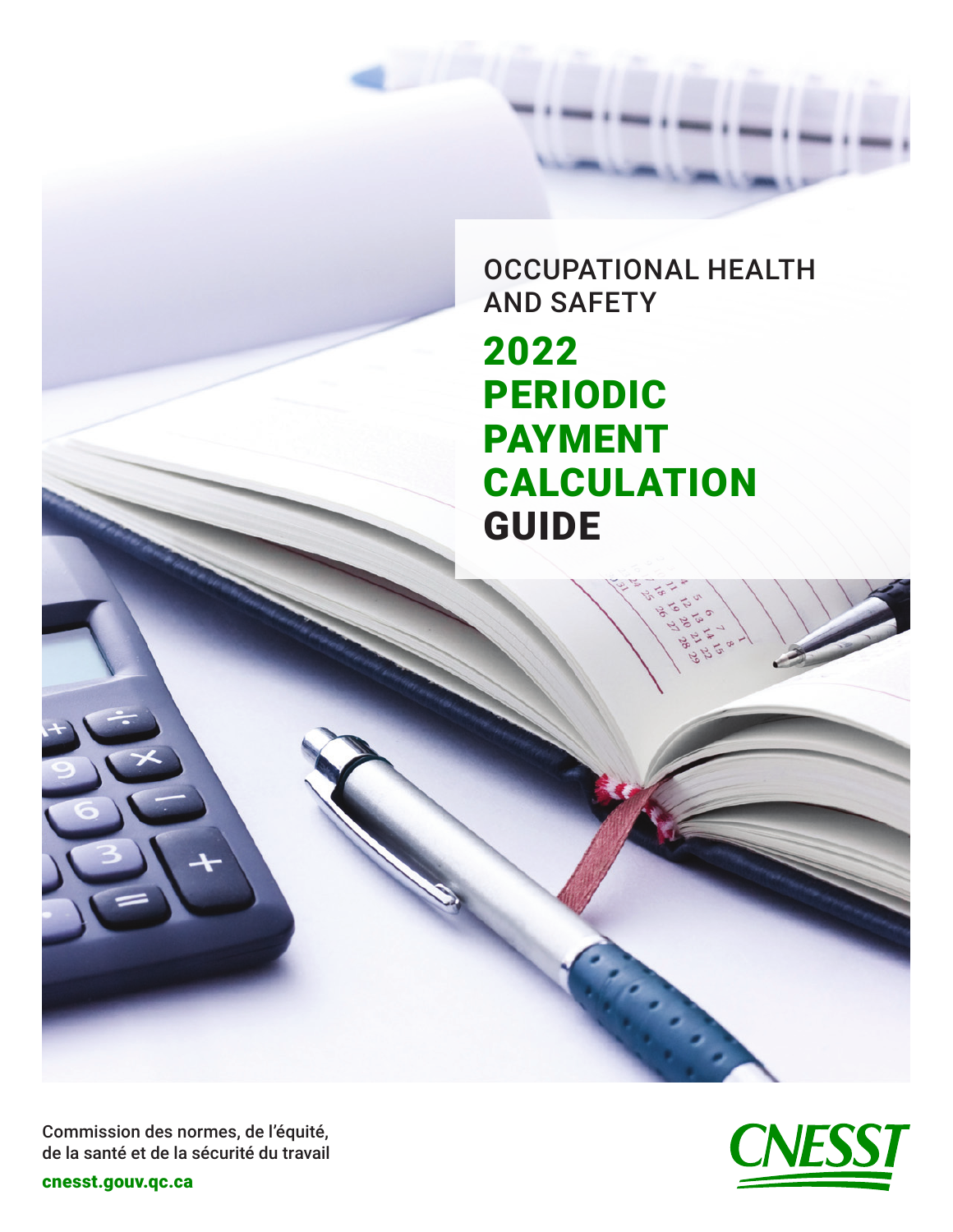The purpose of this guide is to facilitate comprehension of the methods for calculating periodic payments. It has no legal value and should not be regarded as a substitute for the official versions of the applicable laws and regulations applied by the Commission des normes, de l'équité, de la santé et de la sécurité du travail (CNESST).

This document is produced by the Vice-présidence aux finances in collaboration with the Direction générale des communications.

Original version in French Reproduction authorized subject to mention of the source

© Commission des normes, de l'équité, de la santé et de la sécurité du travail, 2022

Legal deposit – Bibliothèque et Archives nationales du Québec, 2022 Legal deposit – Library and Archives Canada, 2022

ISBN 978-2-550-91593-5 (PDF)

April 2022 To obtain more up-to-date information, please visit our website at **[cnesst.gouv.qc.ca](https://www.cnesst.gouv.qc.ca)**.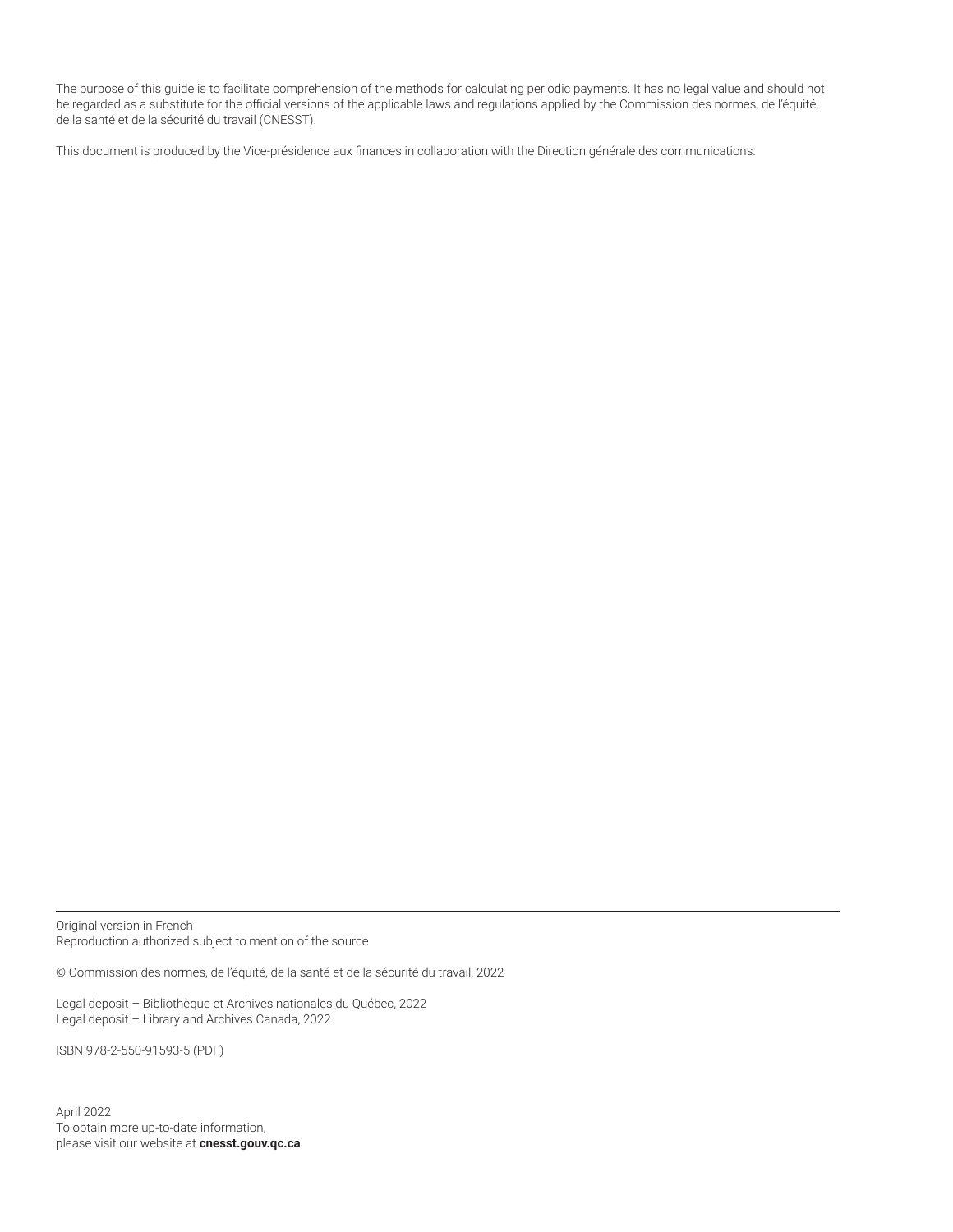# **Table of contents**

| <b>APPENDIX 1</b>                                        |  |
|----------------------------------------------------------|--|
|                                                          |  |
| <b>APPENDIX 2</b><br>Sample periodic payment calculation |  |
|                                                          |  |
| Sample periodic payment calculation                      |  |
|                                                          |  |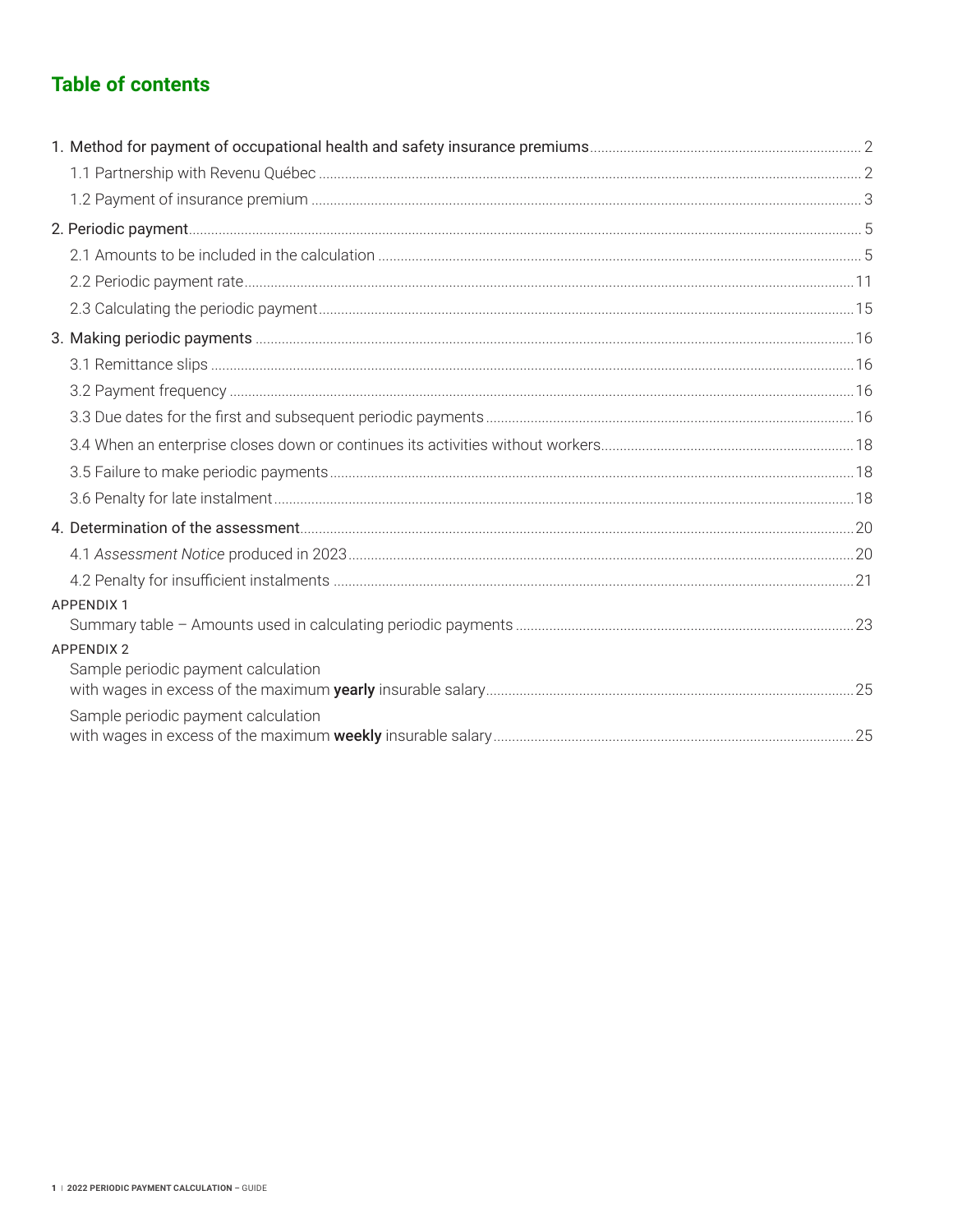# <span id="page-3-0"></span>**1. Method for payment of occupational health and safety insurance premiums**

## **1.1 Partnership with Revenu Québec**

To allow for the payment of the occupational health and safety insurance premium, the Commission des normes, de l'équité, de la santé et de la sécurité du travail (CNESST) has formed a partnership with Revenu Québec. Their collaboration requires that they share certain responsibilities and exchange the information required to apply the provisions of the *Act respecting industrial accidents and occupational diseases* (AIAOD) regarding the periodic payments that employers must make to Revenu Québec.

The CNESST informs each employer of the applicable periodic payment rate. Revenu Québec determines payment frequency, issues remittance slips, collects and cashes employers' periodic payments, and transfers the amounts received to the CNESST.

The information we communicate to Revenu Québec is specifically used to target employers common to both partners. This information includes, among other things:

- employer's number with the CNESST;
- **•** Québec enterprise number;
- employer's name and address.

The information we receive from Revenu Québec specifically concerns periodic payments. This information includes, among other things:

- identification number with Revenu Québec;
- frequency of remittance of source deductions;
- amount declared and amount paid for the CNESST;
- date of receipt of remittance slip or amount paid, as the case may be.

Other details, such as insurable wages and employment income declared by employers who make periodic payments to Revenu Québec, are also communicated to us.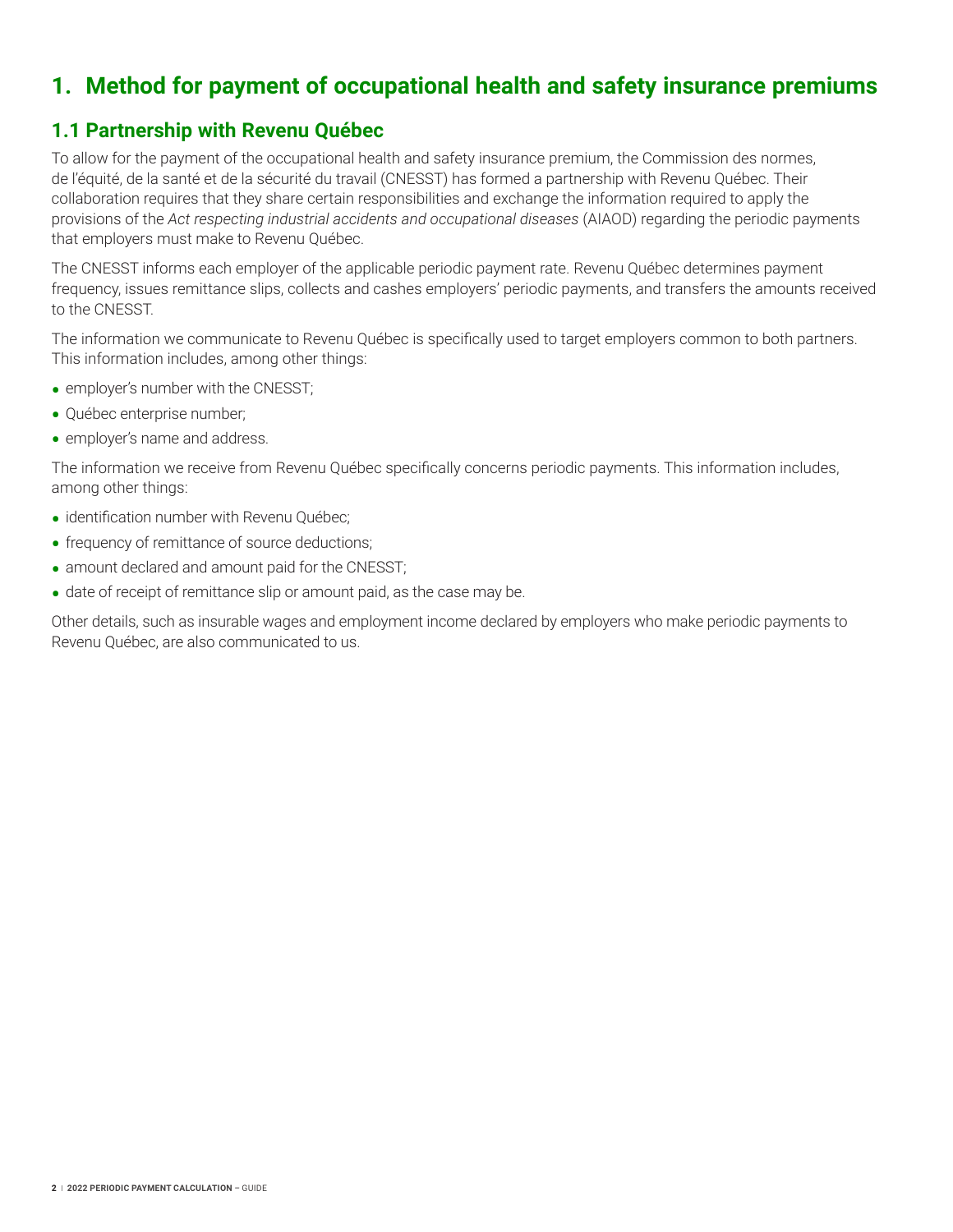# <span id="page-4-0"></span>**1.2 Payment of insurance premium**

You must pay your CNESST occupational health and safety insurance premium to Revenu Québec via periodic instalments, at the same time as your source deductions and employer contributions. To do so, you must use the remittance slips containing a box for payments to the CNESST sent to you by Revenu Québec.

The frequency and due date of your CNESST insurance premium payments are the same as those set by Revenu Québec for remitting your source deductions and employer contributions. Your payment frequency may be weekly, twice monthly, monthly, quarterly or yearly.

If you do not make source deductions or pay employer contributions, Revenu Québec will send you remittance slips showing only the box reserved for payment of your CNESST insurance premium. In that case, your periodic payments will be made monthly.

If you have a file with the CNESST only because you subscribe for personal coverage, you will not be required to make periodic payments to Revenu Québec. You will have to pay the CNESST the premium for the cost of that coverage by the due date shown on the *Assessment Notice* on which the premium is invoiced to you.

## **1.2.1 Private individual who employs a domestic worker**

If you are a private individual who employs a domestic worker and are considered an employer by the CNESST, you do not have to make periodic payments to Revenu Québec for this worker, even if you withhold source deductions and make remittances to Revenu Québec.

You must pay the insurance premium for this worker to the CNESST by the date indicated on the *Assessment Notice* on which the premium appears.

## **N.B.**

The CNESST remains responsible for all activities related to employer assessments.

In this regard, the employer must provide us with its *Statement of Wages* annually even if it pays its insurance premium periodically by means of remittances to Revenu Québec. After receiving the *Statement of Wages*, we determine whether the total amount of periodic payments made for the year is sufficient, based on the wages declared. Subsequently, the *Assessment Notice*, providing the details of the occupational health and safety assessment, will be transmitted to the employer, along with the *Statement of Account*, the balance of which, if applicable, must be paid to the CNESST.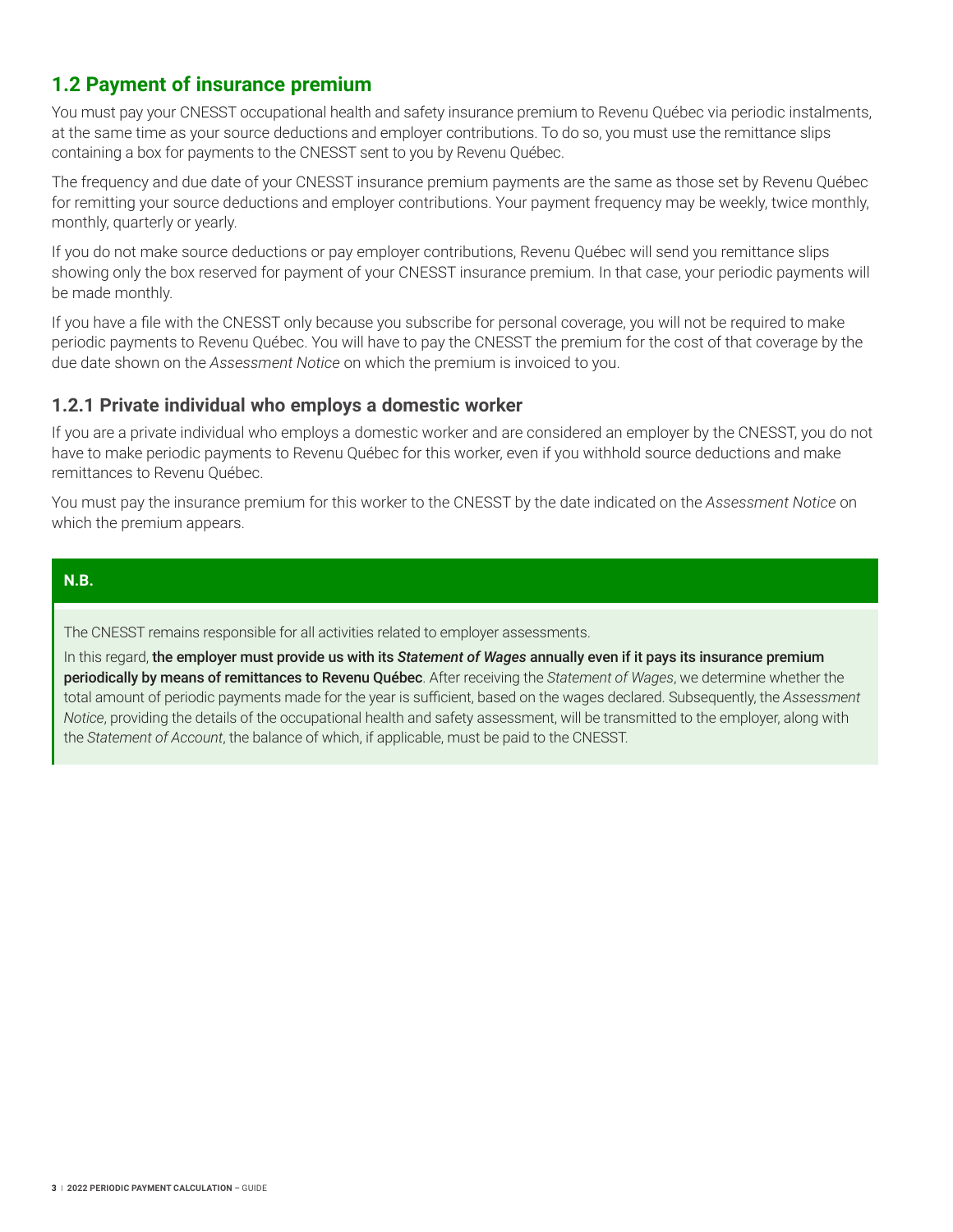## **Calendar of important dates in the assessment cycle under the method for payment of the occupational health and safety insurance premium**

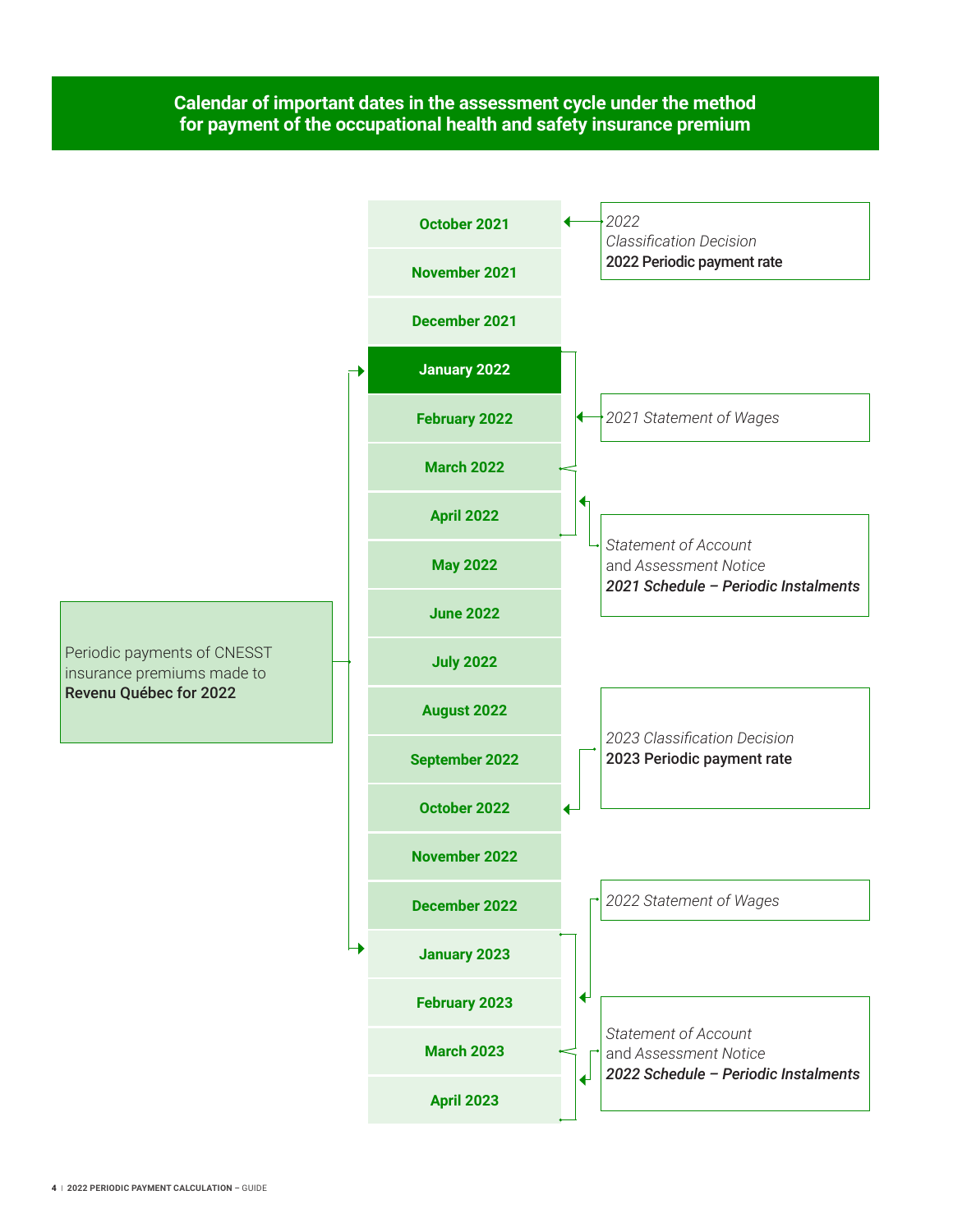# <span id="page-6-0"></span>**2. Periodic payment**

To calculate your periodic insurance premium payment, multiply the total insurable wages paid to your employees over a given period (for example from March 1 to March 31) by the periodic payment rate.<sup>1</sup>

To determine the total insurable wages paid for periodic payment calculation purposes, various amounts must be used.

# **2.1 Amounts to be included in the calculation**

| Amounts to be included in calculating the periodic payment                                                              |                       |                          |             |             |  |  |
|-------------------------------------------------------------------------------------------------------------------------|-----------------------|--------------------------|-------------|-------------|--|--|
| <b>Sample periodic payment calculation</b><br>for the period from March 1 to March 31                                   |                       |                          |             |             |  |  |
| Amounts to be included in the calculation                                                                               | Statement<br>of Wages |                          |             |             |  |  |
| Amounts to be entered in Box A of all RL-1 slips<br>(Employment and other income - Revenu Québec)                       | Line 1                | $^{+}$                   | \$31,790.00 |             |  |  |
| Other amounts to be included<br>(Most amounts from line 4 of the Statement of Wages)                                    | Line 4                | $^{+}$                   | \$4,000.00  |             |  |  |
| Subtotal of amounts to be included                                                                                      |                       | Ξ                        |             | \$35,790.00 |  |  |
| Amounts that may be deducted if previously included                                                                     |                       |                          |             |             |  |  |
| Remuneration of persons eligible for personal coverage                                                                  | Line 5                | $\overline{\phantom{a}}$ | \$5,790.00  |             |  |  |
| Other amounts to be excluded                                                                                            | Line 6                |                          | \$2,000.00  |             |  |  |
| Surplus (yearly or weekly)                                                                                              | Line 7                | ۰                        | \$300.00    |             |  |  |
| Subtotal of amounts that may be deducted                                                                                |                       |                          |             | \$8,090.00  |  |  |
| Total insurable wages used to calculate the periodic payment<br>(Amounts to be included - Amounts that may be deducted) |                       | $\equiv$                 |             | \$27,700.00 |  |  |
| Periodic payment rate                                                                                                   |                       | ×                        |             | \$2.15      |  |  |
| For every \$100.00 of insurable wages                                                                                   |                       | ÷                        |             | \$100.00    |  |  |
| <b>PERIODIC PAYMENT</b>                                                                                                 |                       | ⊟                        |             | \$595.55    |  |  |

The amounts used in calculating the periodic payment for a given period will be those that you must enter at year end in Box A of all RL-1 slips (Employment and other income – Revenu Québec).

In calculating the periodic payment, you must use most of the amounts reported on line 4, "Other amounts to be included," of the *Statement of Wages*:

- amounts corresponding to the coverage of persons participating in a job-creation program pursuant to an agreement signed with the government where you are regarded as the participants' employer;
- **•** gross wages paid to an employee working in Québec if you are an employer established outside Québec and do not issue RL-1 slips;
- **•** gross wages reimbursed to the employer of a worker on union leave, where you are the union making the reimbursement, unless an agreement between the union and the employer provides that the employer must report the wages;
- amounts paid to workers on a lump-sum basis, namely the global amount for which RL-1 slips were not issued, such as amounts paid to seasonal workers who pick fruits or vegetables, or earnings paid to a person who falls within the definition of worker under the law respecting occupational health and safety applied by the CNESST but who is not considered to be a worker by Revenu Québec;

<sup>1.</sup> Rate for every \$100.00 of insurable wages.

**<sup>5</sup>** | **2022 Periodic payment calculation** *–* guide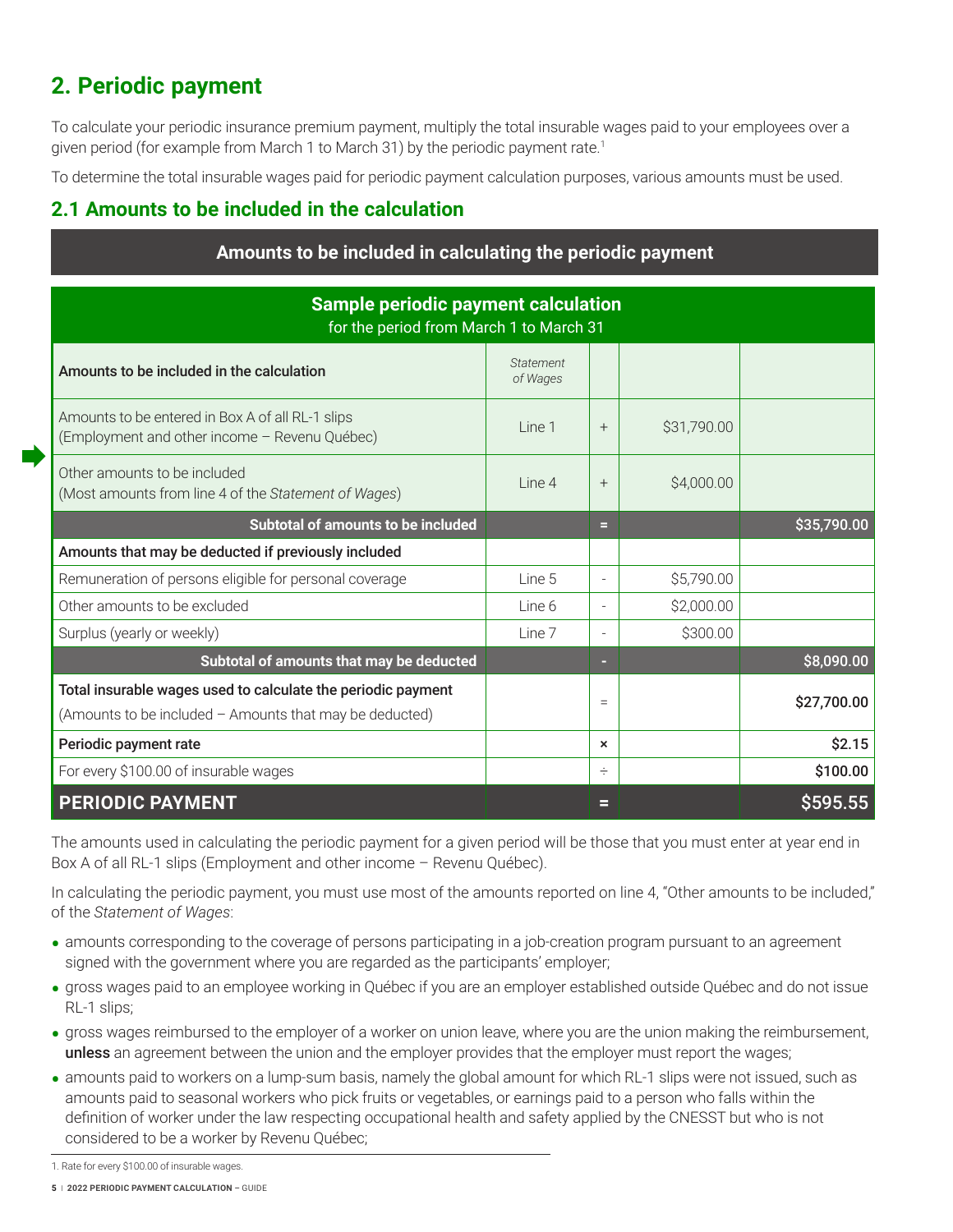- **•** amounts paid to a worker in the form of fees, lump sums or advances on royalties by a producer in the artistic domain as remuneration for services rendered. However, fees associated with the use of works such as residuals, profit-sharing and royalties need not be included;
- deferred amounts entered in Box Q of all RL-1 slips;
- earnings of Indigenous workers that are declared in Box R of RL-1 slips;
- amount paid to a student in the form of a bursary in exchange for work, when the work is done under your authority.

## **Amounts to be excluded in calculating the periodic payment**

#### **In calculating the periodic payment, you are not required to include the following amounts:**

- wages paid to independent operators deemed to be workers; For more information on independent operators deemed to be workers, see the page "Distinction entre travailleur et travailleur autonome" (in French only) on the CNESST website or contact us;
- the amount for coverage of volunteer workers;
- the amount for coverage of persons whose assistance was expressly accepted or required during an event such as a fire, a disaster or some other emergency to help the firefighters of a municipality's fire department, where you are the authority regarded as their employer;
- the amount for coverage of persons (volunteer or otherwise) whose assistance was expressly accepted or required to help the staff deployed in a state of emergency declared further to an event listed in the *Civil Protection Act*, where you are recognized as their employer.

Even if the above amounts need not be included in calculating the periodic payment, you must report them in your next *Statement of Wages.*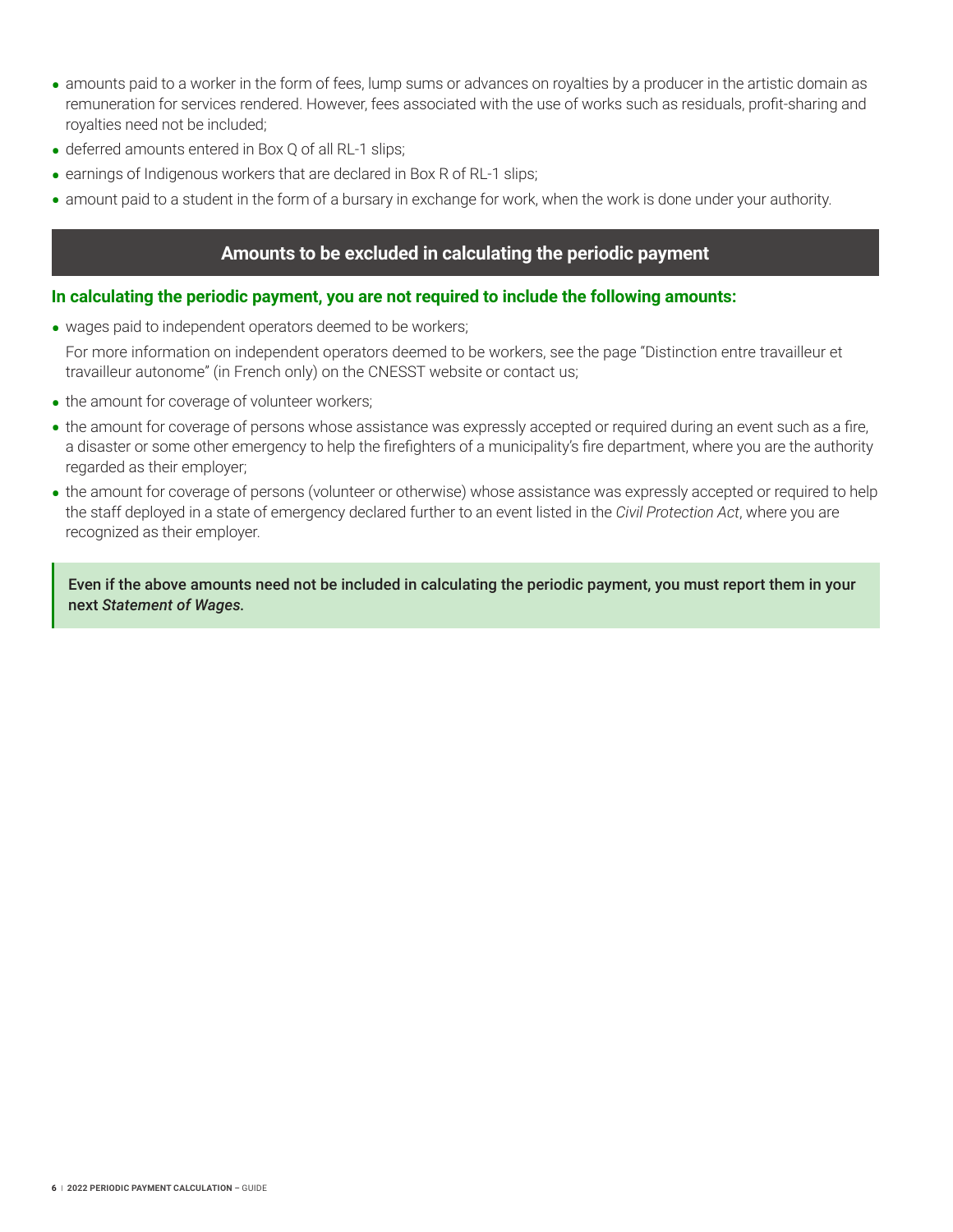## **Amounts that may be deducted if previously included in calculating the periodic payment**

| <b>Sample periodic payment calculation</b><br>for the period from March 1 to March 31                                   |                       |                |             |             |  |  |
|-------------------------------------------------------------------------------------------------------------------------|-----------------------|----------------|-------------|-------------|--|--|
| Amounts to be included in the calculation                                                                               | Statement of<br>Wages |                |             |             |  |  |
| Amounts to be entered in Box A of all RL-1 slips<br>(Employment and other income - Revenu Québec)                       | Line 1                | $\ddot{}$      | \$31,790.00 |             |  |  |
| Other amounts to be included<br>(Most amounts from line 4 of the Statement of Wages)                                    | Line 4                | $\ddot{}$      | \$4,000.00  |             |  |  |
| Subtotal of amounts to be included                                                                                      |                       | е              |             | \$35,790.00 |  |  |
| Amounts that may be deducted if previously included                                                                     |                       |                |             |             |  |  |
| Remuneration of persons eligible for personal coverage                                                                  | Line 5                |                | \$5,790.00  |             |  |  |
| Other amounts to be excluded                                                                                            | Line 6                |                | \$2,000.00  |             |  |  |
| Surplus (yearly or weekly)                                                                                              | Line 7                | $\overline{a}$ | \$300.00    |             |  |  |
| Subtotal of amounts that may be deducted                                                                                |                       | -              |             | \$8,090.00  |  |  |
| Total insurable wages used to calculate the periodic payment<br>(Amounts to be included - Amounts that may be deducted) |                       | $=$            |             | \$27,700.00 |  |  |
| Periodic payment rate                                                                                                   |                       | $\times$       |             | \$2.15      |  |  |
| For every \$100.00 of insurable wages                                                                                   |                       | ÷              |             | \$100.00    |  |  |
| <b>PERIODIC PAYMENT</b>                                                                                                 |                       | Е              |             | \$595.55    |  |  |

## **Remuneration paid to persons eligible for personal coverage**

This means remuneration paid to:

• executive officers of a legal person (the entirety of the remuneration must be deducted);

The definition of "executive offer" for the purposes of the *Act respecting industrial accidents and occupational diseases* was modified on April 6, 2022. Since then, an executive officer of a legal person is a member of the board of directors or a person who exercises those powers, if all the powers have been withdrawn from the board of directors by a unanimous agreement of the members. An executive officer also exercises supervision and control functions within the legal person (for example, the president, vice-president, secretary or treasurer).

- members of the board of directors of a legal person for their work related to their responsibility as board members;
- the mayor or the members of a city council;
- **•** council members of a regional county municipality (RCM);
- **•** commissioners of an English-language school board.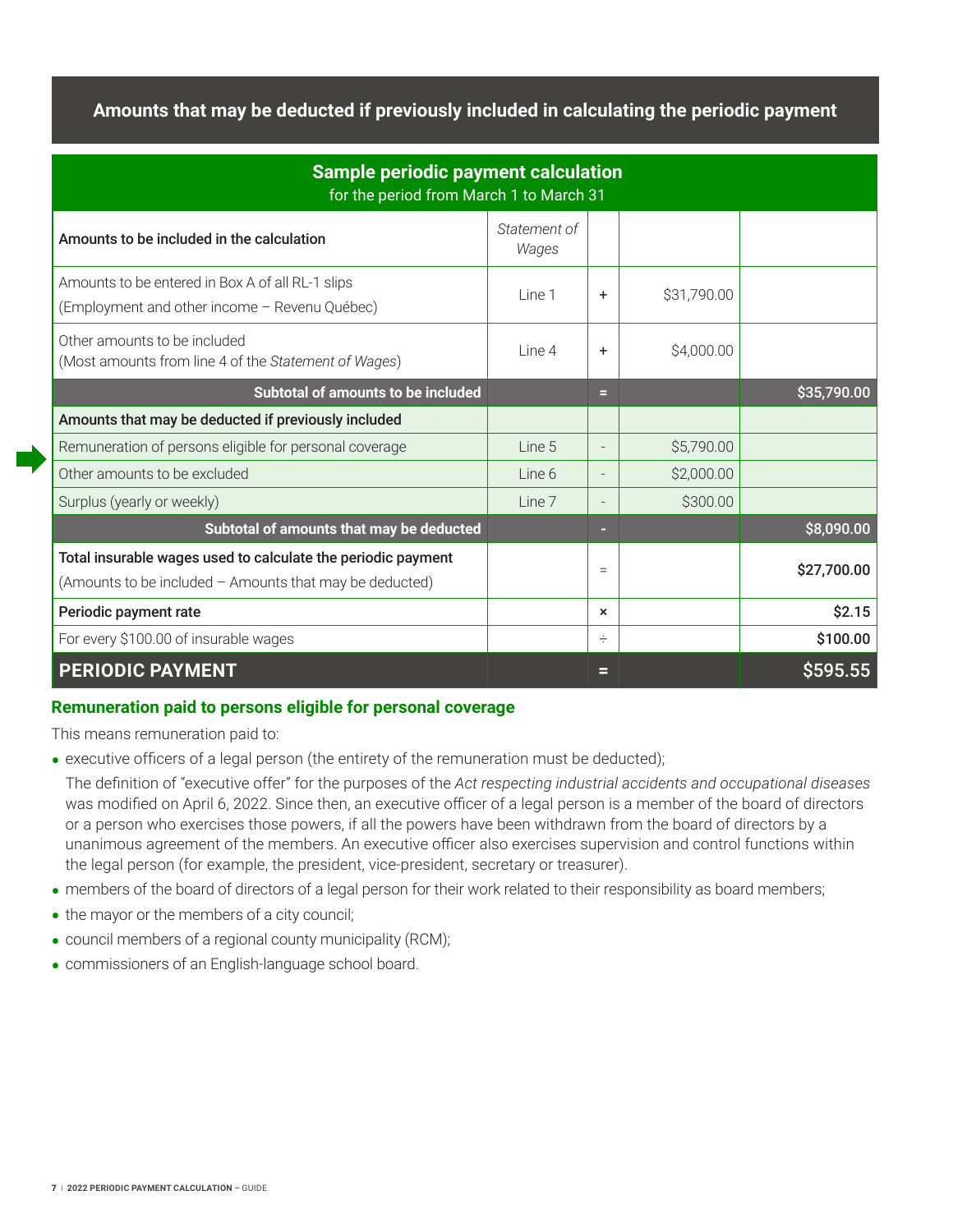## **Other amounts to be excluded**

- amounts corresponding to the coverage of persons participating in a job-creation program pursuant to an agreement signed with the government, where you are not regarded as the participants' employer;
- gross wages that you have paid for that part of a worker's sick leave in excess of 105 consecutive days;
- **•** gross wages reimbursed by a union to the employer of a worker on union leave, where you are the employer receiving the reimbursement, **unless** an agreement between the union and the employer provides that the employer must report the wages;
- expenses incurred by fisherman's helpers for the use of a fishing master's boat where their remuneration is determined on the basis of a percentage of the catch, **unless** we determine the percentage, i.e., 32%;
- **•** gross wages earned outside Québec by your worker if the wages are declared elsewhere in Canada in accordance with the Interjurisdictional Agreement on Workers' Compensation;
- gross wages earned by a worker domiciled outside Québec for duties performed remotely from a location outside Québec;
- gross wages paid by you where you are not constituted as a legal person;
- gross wages paid by a partnership to a partner;
- premium paid by the employer to insurance plans on behalf of a retiree;
- amount paid by an employer to acquire shares issued by a labour-sponsored fund for the benefit of employees.

### **Amounts in excess of the maximum yearly or weekly insurable salary**

The portion of each worker's gross wages in excess of the maximum **yearly** insurable salary for the year covered can be deducted in calculating the periodic payment.

#### *Maximum yearly insurable salary for 2022: \$88,000*

Employers in the construction industry, including those in the residential renovation sector, may be entitled to calculate the surplus amount on a weekly basis if they fulfil the necessary requirements. For more information, consult the "Base hebdomadaire" page on the CNESST website.

*Maximum weekly insurable salary for 2022: \$1,687.76*

#### **Calculating surplus amounts on a yearly basis**

For each payment period, regardless of the frequency of your payments to Revenu Québec, you must verify if each worker's cumulative gross wages exceed the maximum yearly insurable salary. Should this be the case, you may deduct this amount.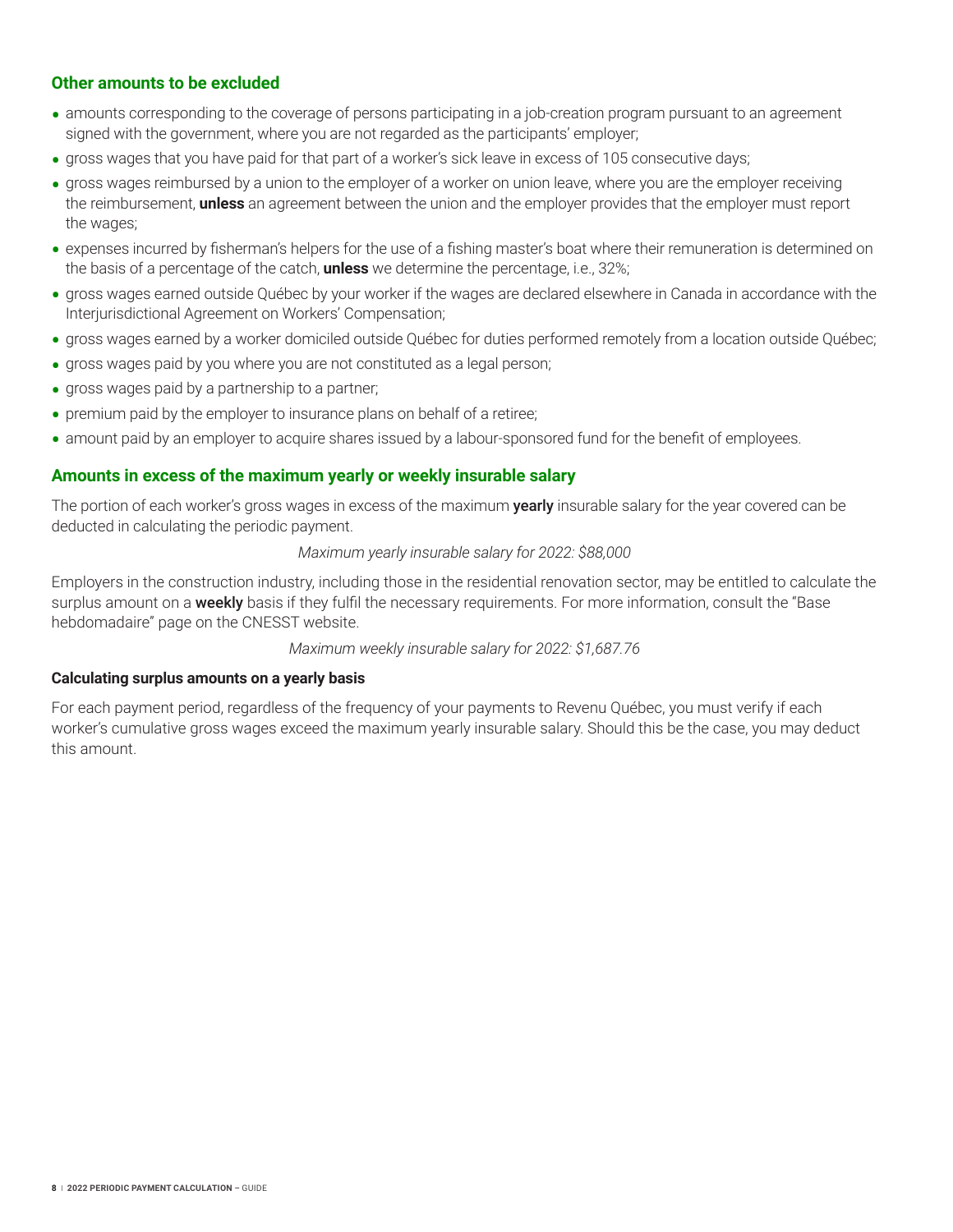Example: An employer whose frequency is monthly must establish the surplus amounts for the period from October 1 to October 31 for every worker.

### **Here is how**

### **First step**

- Establish the cumulative gross wages from January to September (A).
- Add the gross wages paid in October (B) to obtain the cumulative gross wages as at October 31 (C).

### **Second step**

• Compare the cumulative gross wages as at October 31 with the maximum yearly insurable salary for the current year (E). If the worker's cumulative gross wages as at October 31 are less than the maximum yearly insurable salary for the current year, there will not be a surplus amount.

If the worker's cumulative gross wages as at October 31 are greater than the maximum yearly insurable salary for the current year, the difference will be the surplus amount.

If during previous periods there was a surplus amount (F), the worker's gross wages for October will also be surplus, and no payment will be required on those wages.

## **Third step**

• Add up the surplus amounts for each worker (G) to obtain the total amounts in surplus of the maximum yearly insurable salary in order to calculate the periodic payment for October.

| <b>Sample calculation of surplus amounts</b><br>based on the maximum yearly insurable salary<br>Monthly payment frequency to Revenu Québec<br>for the period from October 1 to October 31 |                                                   |                                      |                               |                                                 |                                  |                                                          |                                                 |
|-------------------------------------------------------------------------------------------------------------------------------------------------------------------------------------------|---------------------------------------------------|--------------------------------------|-------------------------------|-------------------------------------------------|----------------------------------|----------------------------------------------------------|-------------------------------------------------|
| Worker                                                                                                                                                                                    | Cumulative gross<br>wages for<br>previous periods | Gross wages<br>for current<br>period | New cumulative<br>gross wages | Maximum<br>yearly insurable<br>salary<br>(2022) | Cumulative<br>surplus<br>amounts | Cumulative<br>surplus amounts<br>for previous<br>periods | <b>Surplus</b><br>amounts for<br>current period |
|                                                                                                                                                                                           | A                                                 | B                                    | C<br>$(A+B)$                  | D                                               | F<br>$(C-D)$                     | F<br>$(A-D)$                                             | G<br>$(E-F)$                                    |
|                                                                                                                                                                                           | \$38,000                                          | \$1,000                              | \$39,000                      |                                                 | \$0                              | \$0                                                      | \$0                                             |
| $\mathfrak{p}$                                                                                                                                                                            | \$86,500                                          | \$2,000                              | \$88,500                      | \$88,000                                        | \$500                            | \$0                                                      | \$500                                           |
| 3                                                                                                                                                                                         | \$88,300                                          | \$3,000                              | \$91,300                      |                                                 | \$3,300                          | \$300                                                    | \$3,000                                         |
| Amounts in excess of the maximum yearly insurable salary to be used<br>in calculating the periodic payment payable by November 15:                                                        |                                                   |                                      |                               |                                                 |                                  | \$3,500                                                  |                                                 |

### **Calculating surplus amounts on a weekly basis**

Each week, you must verify if the gross wages of each of your workers exceed the maximum weekly insurable salary. Should this be the case, you may deduct any amounts in excess of that maximum.

The method for calculating surplus amounts is the same regardless of the frequency of your payment to Revenu Québec.

Example: The calculation of surplus amounts is based on the maximum weekly insurable salary for an employer whose payment frequency to Revenu Québec is monthly. To obtain the surplus amounts for the period from November 1 to November 30 for **every worker**, the following steps apply.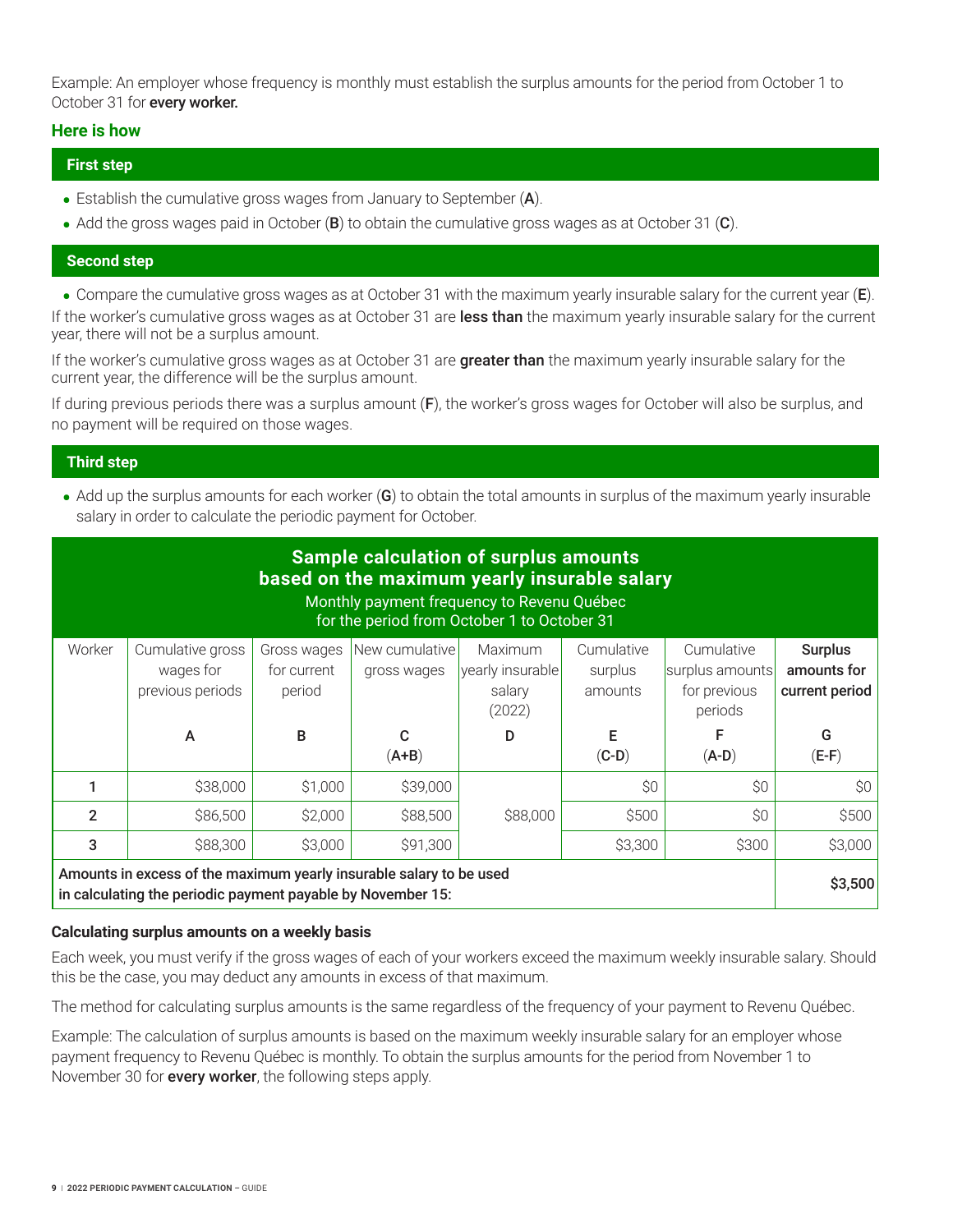#### **First step**

• Compare the gross weekly wages (A) with the maximum weekly insurable salary for the current year (B) for each week.

If the worker's gross weekly wages are less than the maximum weekly insurable salary for the week, there will be no surplus amount for that week.

If the worker's gross weekly wages are **greater than** the maximum weekly insurable salary for the week, the difference in the amount will be the surplus amount for that week.

#### **Second step**

• Add up the weekly surplus amounts (C) calculated weekly to obtain the surplus amount for the period (D).

#### **Third step**

• Add up each worker's surplus amounts (D) to obtain the total amounts in excess of the maximum weekly insurable salary in order to calculate the periodic payment for November.

# **Sample calculation of surplus amounts based on the maximum weekly insurable salary**

### Monthly payment frequency to Revenu Québec for the period from November 1 to November 30

| Worker                  | Week                                  | Gross weekly wages                                                                              | Maximum weekly<br>insurable salary<br>(2022) | Weekly<br>surplus amounts | <b>Surplus</b><br>amounts for<br>the period |
|-------------------------|---------------------------------------|-------------------------------------------------------------------------------------------------|----------------------------------------------|---------------------------|---------------------------------------------|
|                         |                                       | (A)                                                                                             | (B)                                          | (C)                       | (D)                                         |
|                         | 1                                     | \$900.00                                                                                        |                                              | \$0.00                    |                                             |
| 1                       | $\overline{2}$                        | \$1,750.00                                                                                      | \$1,687.76                                   | \$62.24                   | \$174.48                                    |
|                         | 3                                     | \$1,800.00                                                                                      |                                              | \$112.24                  |                                             |
|                         | \$1,200.00<br>$\overline{\mathbf{4}}$ | \$0.00                                                                                          |                                              |                           |                                             |
|                         | 1                                     | \$1,800.00                                                                                      |                                              | \$112.24                  |                                             |
| $\overline{2}$          | $\overline{2}$                        | \$1,000.00                                                                                      |                                              | \$0.00                    | \$374.48                                    |
|                         | 3                                     | \$1,950.00                                                                                      | \$1,687.76                                   | \$262.24                  |                                             |
|                         | \$1,150.00<br>4                       |                                                                                                 | \$0.00                                       |                           |                                             |
| payable by December 15: |                                       | Amounts in excess of the maximum weekly insurable salary used to calculate the periodic payment |                                              |                           | \$548.96                                    |

**[Appendix 1](#page-24-0)** (pages 23 and 24) provides a summary table of the following amounts:

- amounts to be included in calculating the periodic payment;
- amounts that may be deducted if previously included;
- amounts to be excluded in calculating the periodic payment.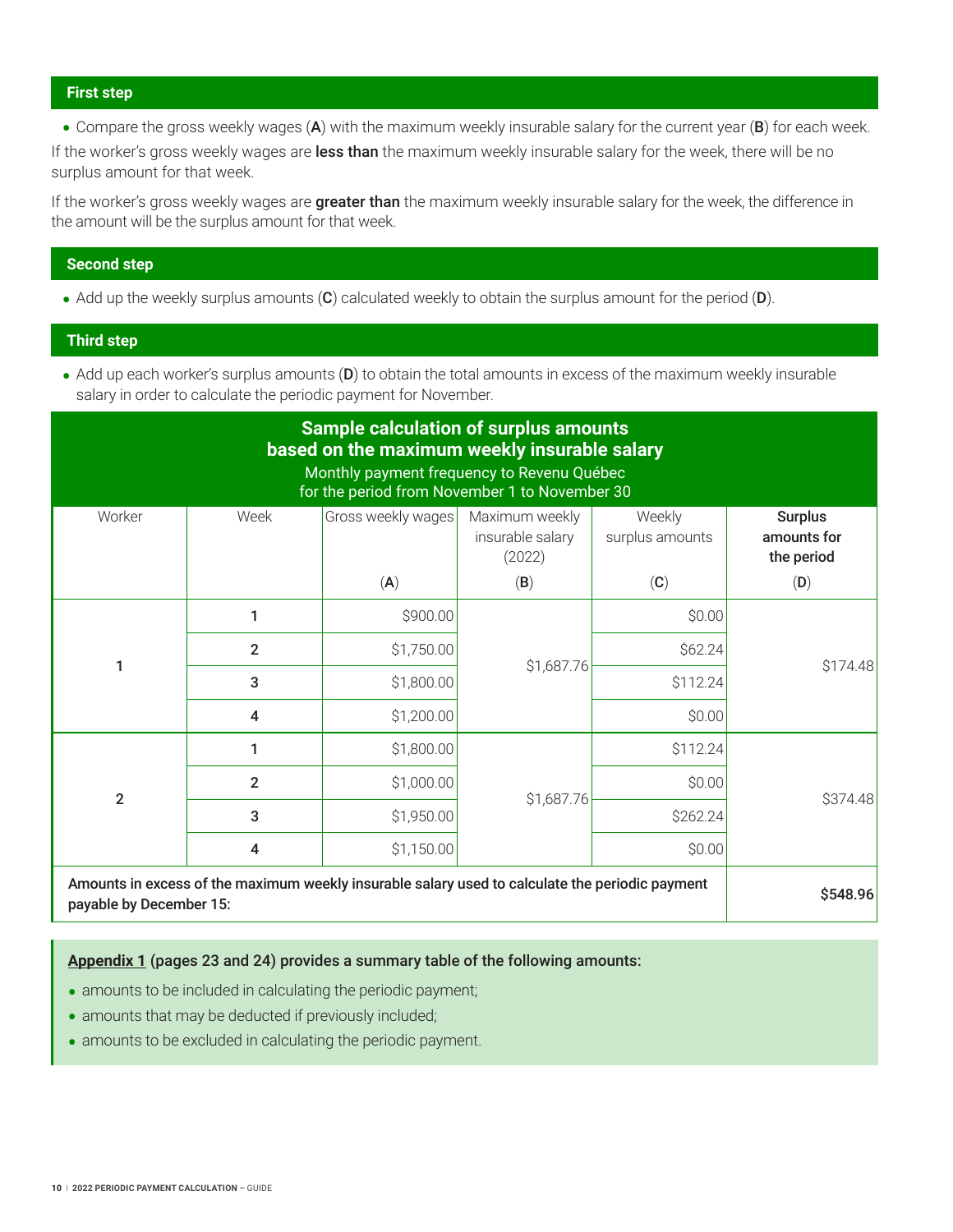# <span id="page-12-0"></span>**2.2 Periodic payment rate**

| <b>Sample periodic payment calculation</b><br>for the period from March 1 to March 31                                   |                       |                          |             |             |  |  |
|-------------------------------------------------------------------------------------------------------------------------|-----------------------|--------------------------|-------------|-------------|--|--|
| Amounts to be included in the calculation                                                                               | Statement<br>of Wages |                          |             |             |  |  |
| Amounts to be entered in Box A of all RL-1 slips<br>(Employment and other income - Revenu Québec)                       | Line 1                | $^{+}$                   | \$31,790.00 |             |  |  |
| Other amounts to be included<br>(Most amounts from line 4 of the Statement of Wages)                                    | Line 4                | $^{+}$                   | \$4,000.00  |             |  |  |
| Subtotal of amounts to be included                                                                                      |                       | е                        |             | \$35,790.00 |  |  |
| Amounts that may be deducted if previously included                                                                     |                       |                          |             |             |  |  |
| Remuneration of persons eligible for personal coverage                                                                  | Line 5                | $\overline{\phantom{a}}$ | \$5,790.00  |             |  |  |
| Other amounts to be excluded                                                                                            | Line 6                | $\equiv$                 | \$2,000.00  |             |  |  |
| Surplus (yearly or weekly)                                                                                              | Line 7                | $\equiv$                 | \$300.00    |             |  |  |
| Subtotal of amounts that may be deducted                                                                                |                       | ٠                        |             | \$8,090.00  |  |  |
| Total insurable wages used to calculate the periodic payment<br>(Amounts to be included - Amounts that may be deducted) |                       | $=$                      |             | \$27,700.00 |  |  |
| Periodic payment rate                                                                                                   |                       | $\mathbf{x}$             |             | \$2.15      |  |  |
| For every \$100.00 of insurable wages                                                                                   |                       | ÷                        |             | \$100.00    |  |  |
| <b>PERIODIC PAYMENT</b>                                                                                                 |                       | ⊟                        |             | \$595.55    |  |  |

Your periodic payment rate is indicated in your *Classification Decision* sent out every October. This document also indicates the classification unit or units assigned to your activities and your corresponding premium rate or rates.

It is important to keep your *Classification Decision*; the information it contains enables you to calculate your periodic payments for the year concerned. Please note that the periodic payment rate shown cannot be contested.

Whether your business activities are classified in a single or several classification units, you are assigned only one periodic payment rate. You must use the periodic payment rate to calculate the amount of your payments to be made the following year in order to minimize the possibility of having a balance due and avoid a penalty when the *Statement of Wages* is processed.

If you are an employer whose activities are classified in more than one classification unit, you will be receiving a *Detailed Calculation of the Periodic Payment Rat*e with your *Classification Decision.* That document explains how your periodic payment rate was calculated.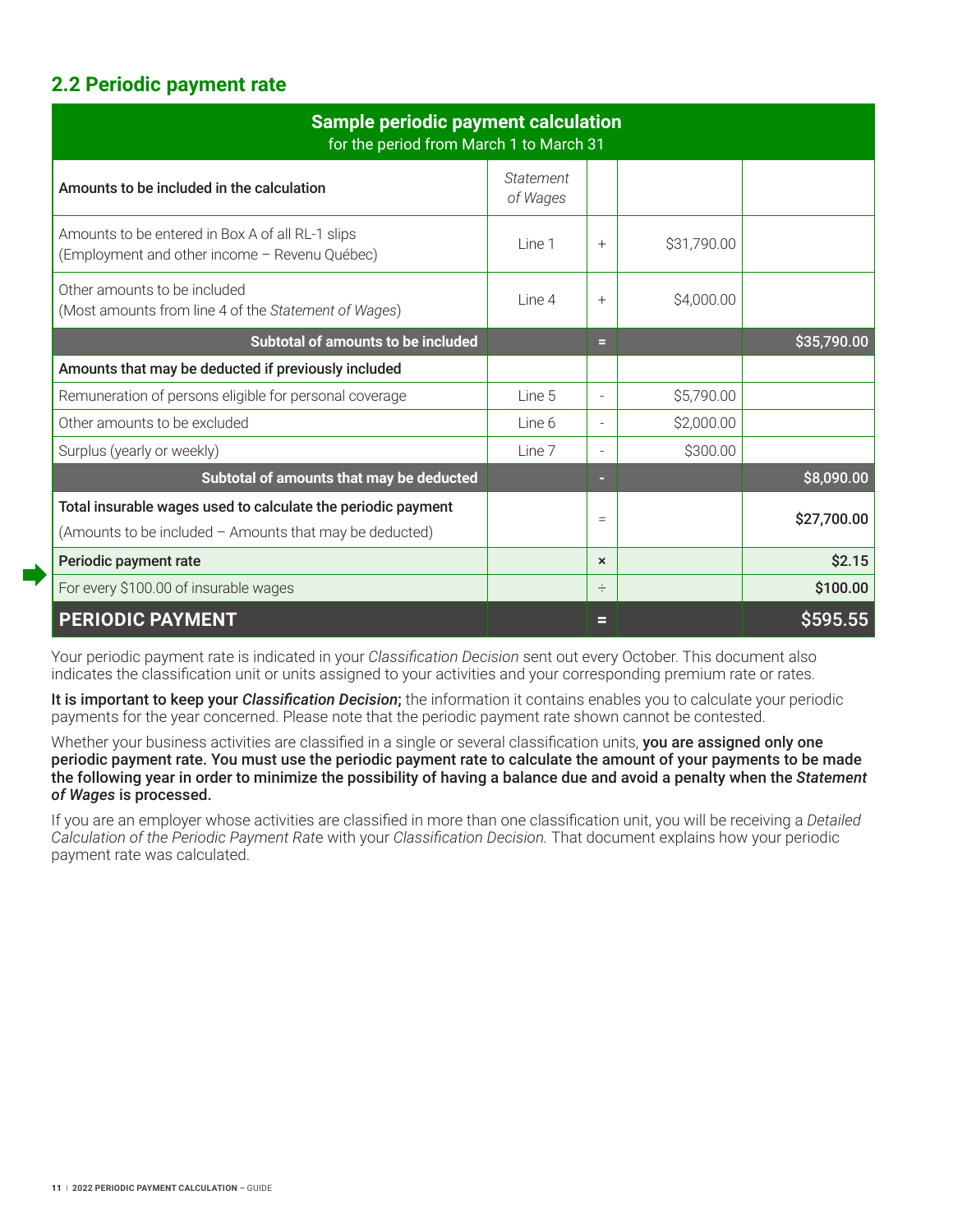#### <span id="page-13-0"></span>**N.B.**

Your periodic payment rate may change during the year, for example further to a recalculation of your personalized rate or if a change was made in the classification of your activities. In such a case, you will be informed of your new rate.

Therefore, always use the most recent periodic payment rate provided by the CNESST to calculate the amount of your next payment. Periodic payment rates recalculated during the year will never apply retroactively.

#### As a general rule, the periodic payment rate<sup>2</sup> is established as follows:

#### **If you are an employer classified in a single classification unit**

Your periodic payment rate is calculated based on the premium rate (unit rate or personalized rate) of the classification unit assigned for the year covered by the periodic payments.

## **If you are an employer classified in more than one classification unit**

To facilitate the calculation of periodic payments, you are given a single periodic payment rate. The periodic payment rate is a weighted average of the premium rates (unit rate or personalized rate) for the classification units assigned to your company.

In the fall, the CNESST establishes the periodic payment rate for the following year on the basis of the following two factors:

- the percentage of the latest insurable wages you **declared** for a full year in each unit assigned to you. In other words, in fall 2021, the latest wages paid for an entire year available to the CNESST to establish the periodic payment rate for 2022 are those of 2020 (reference year). Note that insurable wages declared for auxiliary workers are not taken into account in establishing the percentage of wages;
- the premium rate associated with each classification unit for the year covered by the periodic payments.

An example of this situation can be found on the next page.

<sup>2.</sup> The periodic payment rate is based on the unit premium rate, namely, it takes into account the jurisdiction (federal or provincial) governing the enterprise and the contribution to a joint sectorbased association, if any.

The periodic payment rate is calculated on the basis of the classification unit premium rates including those for exceptional units (34410, 80020, 90010 and 90020).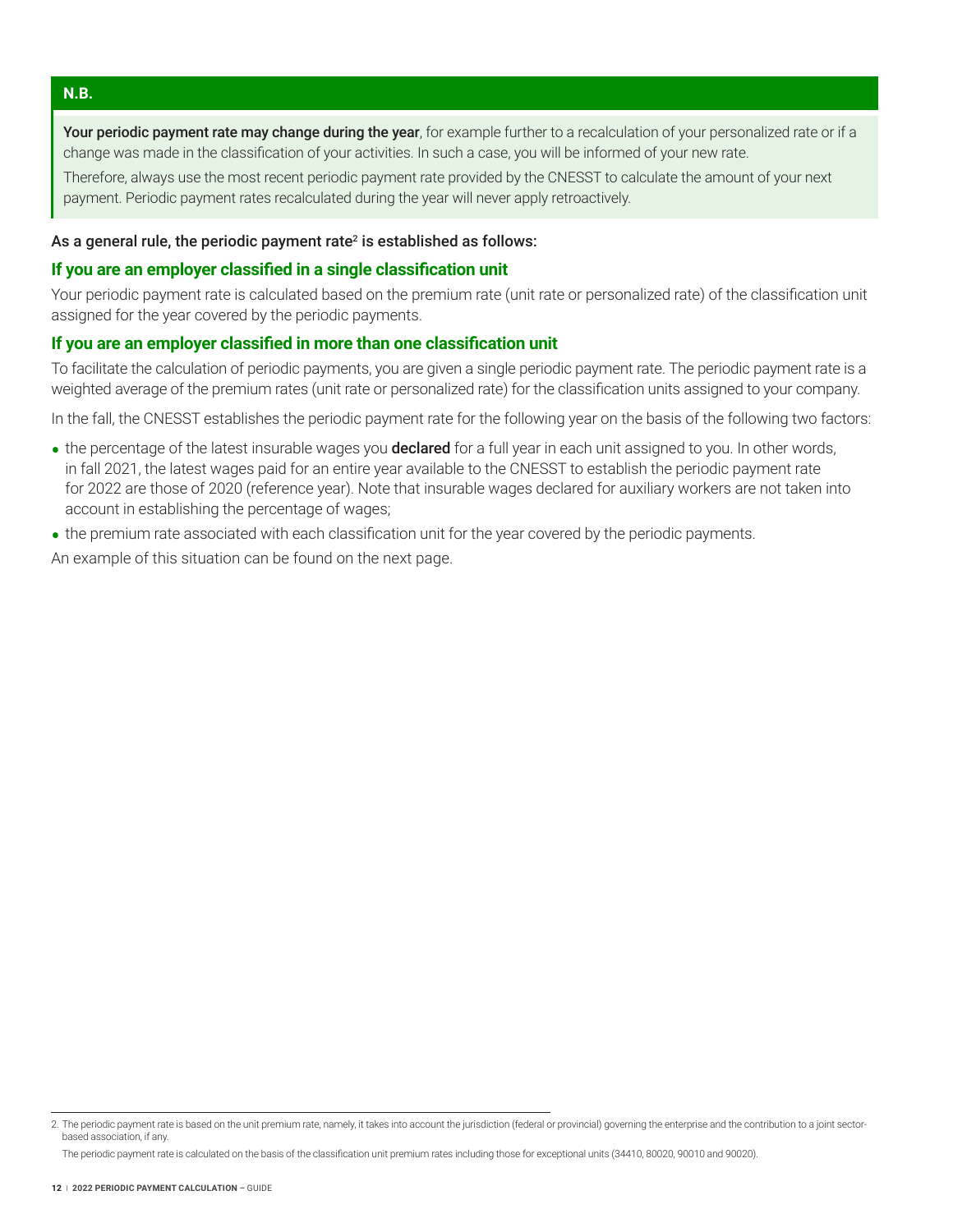| <b>Employer classified in more than one classification unit</b><br>Sample calculation of the periodic payment rate for 2022<br>on the basis of the insurable wages declared for 2020 |                                        |                             |                                      |  |  |  |
|--------------------------------------------------------------------------------------------------------------------------------------------------------------------------------------|----------------------------------------|-----------------------------|--------------------------------------|--|--|--|
| 2022<br>classification unit                                                                                                                                                          | Insurable wages declared<br>in $2020*$ | 2022<br>premium rate        | Periodic payment rate<br>calculation |  |  |  |
|                                                                                                                                                                                      | $(\mathsf{A})$                         | $\left( \mathbf{C}\right)$  | $(A/B) \times C$                     |  |  |  |
| Unit 1                                                                                                                                                                               | \$50,000.00                            | \$2.68                      | \$1.34                               |  |  |  |
| Unit 2                                                                                                                                                                               | \$30,000.00                            | \$1.69                      | \$0.51                               |  |  |  |
| Unit 3                                                                                                                                                                               | \$20,000.00                            | \$2.10                      | \$0.42                               |  |  |  |
| Total insurable wages<br>declared in 2020:                                                                                                                                           | \$100,000.00<br>(B)                    | 2022 periodic payment rate: | \$2.27                               |  |  |  |

\* To establish the payment rate for 2022, the latest wages paid for an entire year available to the CNESST are those of 2020. .

## **N.B.**

If the percentage of insurable wages per unit used to establish your periodic payment rate does not reflect the reality of your company, contact us to re-determine your periodic payment rate, if required. Supporting documents will be required.

It is very important to ensure that your periodic payment rate is representative of your current activities to minimize the possibility of having a balance of payment due when the *Statement of Wages* is processed. Note that any such changes must be made in your file before November 1 of the current year.

If you do not provide an estimate of a per-unit percentage of insurable wages, the periodic payment rate will be fixed according to the rate for the unit with the highest premium rate.

In certain circumstances, the periodic payment rate is calculated on the basis of data other than that generally used.

### **If you are a newly registered employer classified in more than one classification unit**

The periodic payment rate is calculated on the basis of the following two factors:

- the percentage of insurable wages that you **expect to declare** during the current year for each classification unit assigned to you. Note that insurable wages declared for auxiliary workers are not taken into account in establishing the percentage of wages;
- the premium rate (unit rate or personalized rate) associated with each such classification unit for the year covered by periodic payments.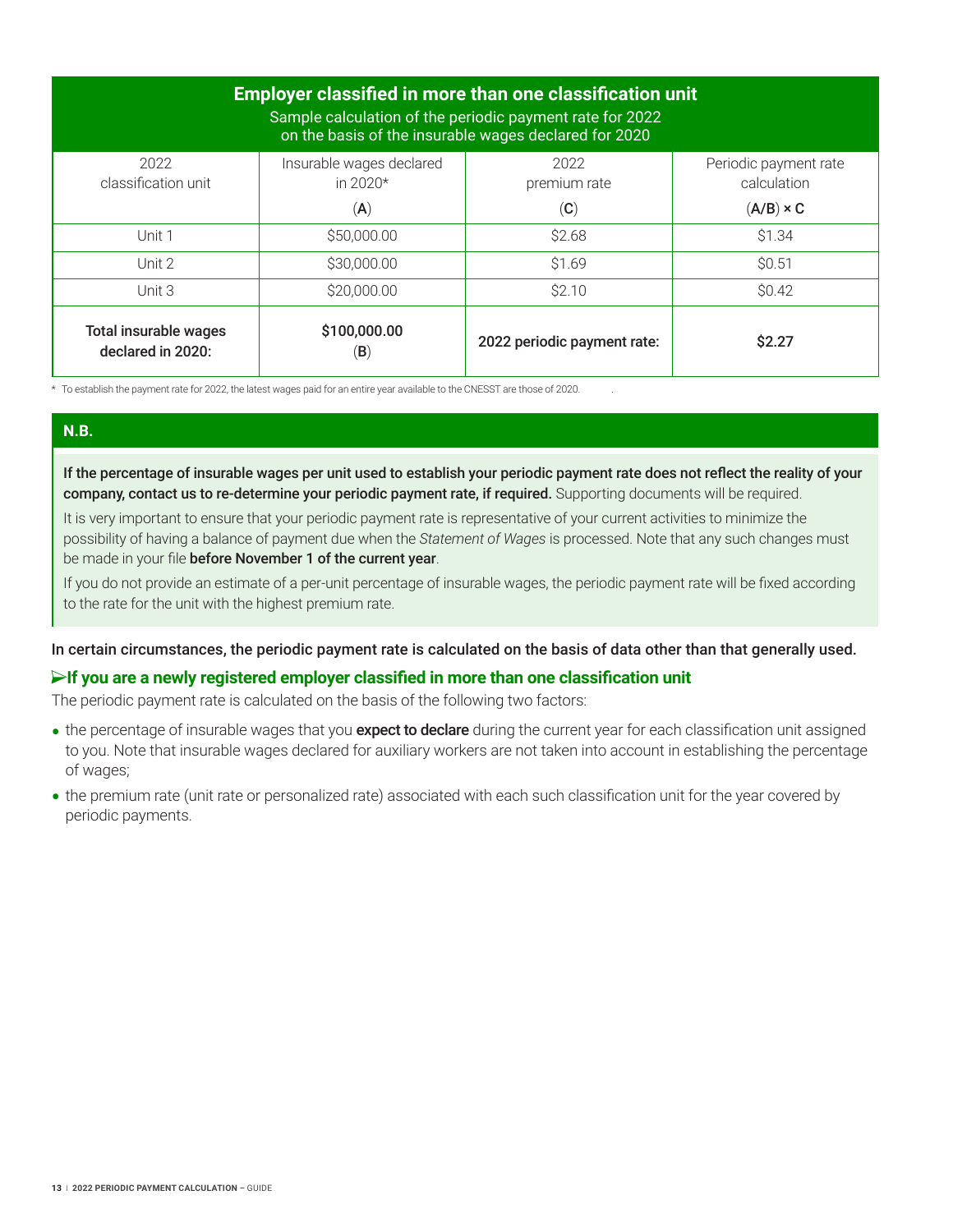| Newly registered employer classified in<br>more than one classification unit<br>Sample calculation of the periodic payment rate for 2022<br>based on the estimate of the per-unit percentage of insurable wages |                                                                       |                                        |                                                        |  |  |  |  |
|-----------------------------------------------------------------------------------------------------------------------------------------------------------------------------------------------------------------|-----------------------------------------------------------------------|----------------------------------------|--------------------------------------------------------|--|--|--|--|
| 2022<br>classification unit                                                                                                                                                                                     | Estimated percentage<br>of insurable wages per unit<br>$(\mathsf{A})$ | 2022<br>premium rate<br>$(\mathsf{B})$ | Periodic payment<br>rate calculation<br>$(A \times B)$ |  |  |  |  |
| Unit 1                                                                                                                                                                                                          | 40%                                                                   | \$7.38                                 | \$2.95                                                 |  |  |  |  |
| Unit 2                                                                                                                                                                                                          | 30%                                                                   | <b>\$4.78</b>                          | \$1.43                                                 |  |  |  |  |
| Unit 3                                                                                                                                                                                                          | 30%                                                                   | \$3.70                                 | \$1.11                                                 |  |  |  |  |
| 2022 periodic payment rate                                                                                                                                                                                      |                                                                       |                                        | \$5.49                                                 |  |  |  |  |

## **If your classification has been modified since the reference year**

Modification of the classification may result from the fact that you were classified as follows:

- in a single unit and now you carry on various activities necessitating classification in several units;
- in several units, but such units are now different because of a change in your activities.

Because your classification is no longer the same, it is impossible to establish the periodic payment rate in the usual manner. The breakdown of wages in classification units for the reference year cannot be used as the basis for calculating the payment rate.

The periodic payment rate is therefore calculated on the basis of the following two factors:

- the percentage of insurable wages that you expect to declare during the year in each classification unit assigned to you, excluding insurable wages paid to auxiliary workers;
- the premium rate (unit rate or personalized rate) associated with each of your classification units for the year covered by periodic payments.

| <b>Employer classified in more than one classification unit</b><br>Modification of activities since the reference year for insurable wages declared |                     |                          |                                                                                              |  |  |  |
|-----------------------------------------------------------------------------------------------------------------------------------------------------|---------------------|--------------------------|----------------------------------------------------------------------------------------------|--|--|--|
| Year                                                                                                                                                | Classification unit | Insurable wages declared |                                                                                              |  |  |  |
|                                                                                                                                                     | Unit 1              | \$50,000.00              |                                                                                              |  |  |  |
| 2020                                                                                                                                                | Unit 2              | \$30,000.00              | 2020 cannot be used as the reference year for calculating the 2022<br>periodic payment rate. |  |  |  |
|                                                                                                                                                     | Unit 3              | \$20,000.00              |                                                                                              |  |  |  |
|                                                                                                                                                     | Unit 1              | 50%                      | The employer is required to provide an estimate of the                                       |  |  |  |
| 2022                                                                                                                                                | Unit 3              | 35%                      | percentages of insurable wages in order to establish its 2022                                |  |  |  |
|                                                                                                                                                     | Unit 4              | 15%                      | periodic payment rate.                                                                       |  |  |  |

If you do not provide an estimate of a per-unit percentage of insurable wages, the periodic payment rate will be fixed according to the rate for the unit with the highest premium rate.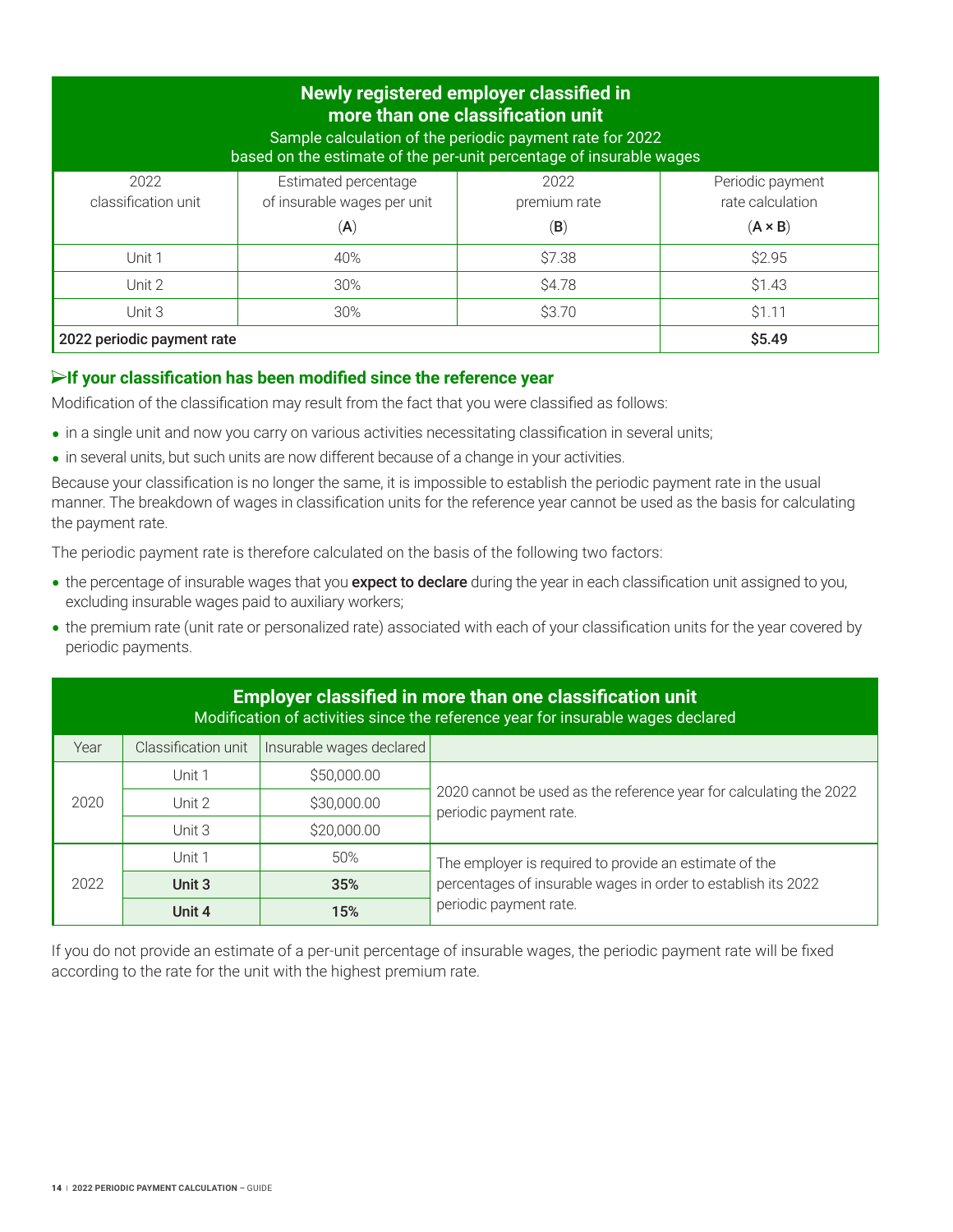# <span id="page-16-0"></span>**2.3 Calculating the periodic payment**

To calculate the periodic payment amount, **multiply the total insurable wages paid (A)** to your workers in a given period by the periodic payment rate (B), then divide the result by \$100.00.

| <b>Sample periodic payment calculation</b><br>for the period from March 1 to March 31                                   |                       |                           |                       |             |  |
|-------------------------------------------------------------------------------------------------------------------------|-----------------------|---------------------------|-----------------------|-------------|--|
| Amounts to be included in the calculation                                                                               | Statement<br>of Wages |                           |                       |             |  |
| Amounts to be entered in Box A of all RL-1 slips<br>(Employment and other income - Revenu Québec)                       | Line 1                | $^{+}$                    | \$31,790.00           |             |  |
| Other amounts to be included<br>(Most amounts from line 4 of the Statement of Wages)                                    | Line 4                | $+$                       | \$4,000.00            |             |  |
| Subtotal of amounts to be included                                                                                      |                       | Ξ                         |                       | \$35,790.00 |  |
| Amounts that may be deducted if previously included                                                                     |                       |                           |                       |             |  |
| Remuneration of persons eligible for personal coverage                                                                  | Line 5                |                           | \$5,790.00            |             |  |
| Other amounts to be excluded                                                                                            | Line 6                |                           | \$2,000.00            |             |  |
| Surplus (yearly or weekly)                                                                                              | Line 7                |                           | \$300.00              |             |  |
| Subtotal of amounts that may be deducted                                                                                |                       |                           |                       | \$8,090.00  |  |
| Total insurable wages used to calculate the periodic payment<br>(Amounts to be included - Amounts that may be deducted) |                       | $=$                       | (A)                   | \$27,700.00 |  |
| Periodic payment rate                                                                                                   |                       | $\boldsymbol{\mathsf{x}}$ | (B)                   | \$2.15      |  |
| For every \$100.00 of insurable wages                                                                                   |                       | ÷                         |                       | \$100.00    |  |
| <b>PERIODIC PAYMENT</b>                                                                                                 |                       |                           | $(A \times B)$<br>100 | \$595.55    |  |

Enter the amount of the periodic payment thus obtained in the box labelled "CNESST" on the remittance slip to be returned to Revenu Québec.

The formula for calculating the periodic payment is always the same, regardless of your payment frequency.

## **N.B.**

You are not required to provide the information used in calculating your periodic payment; you are only required to remit the amount of each payment to Revenu Québec. However, the CNESST reserves the right to verify the accuracy of the information used in calculating each payment. This information must therefore be kept on file and made available to the CNESST if requested.

### Calculation of the periodic payment – negative amount

If any of your periodic payments is negative, you must enter "0" in the box labelled "CNESST" on the remittance slip and return it to Revenu Québec within the stipulated time limit.

### **[Appendix 2](#page-26-0)** (page 25) contains sample calculations of the periodic payment for the following:

- wages in excess of the maximum yearly insurable salary;
- wages in excess of the maximum weekly insurable salary.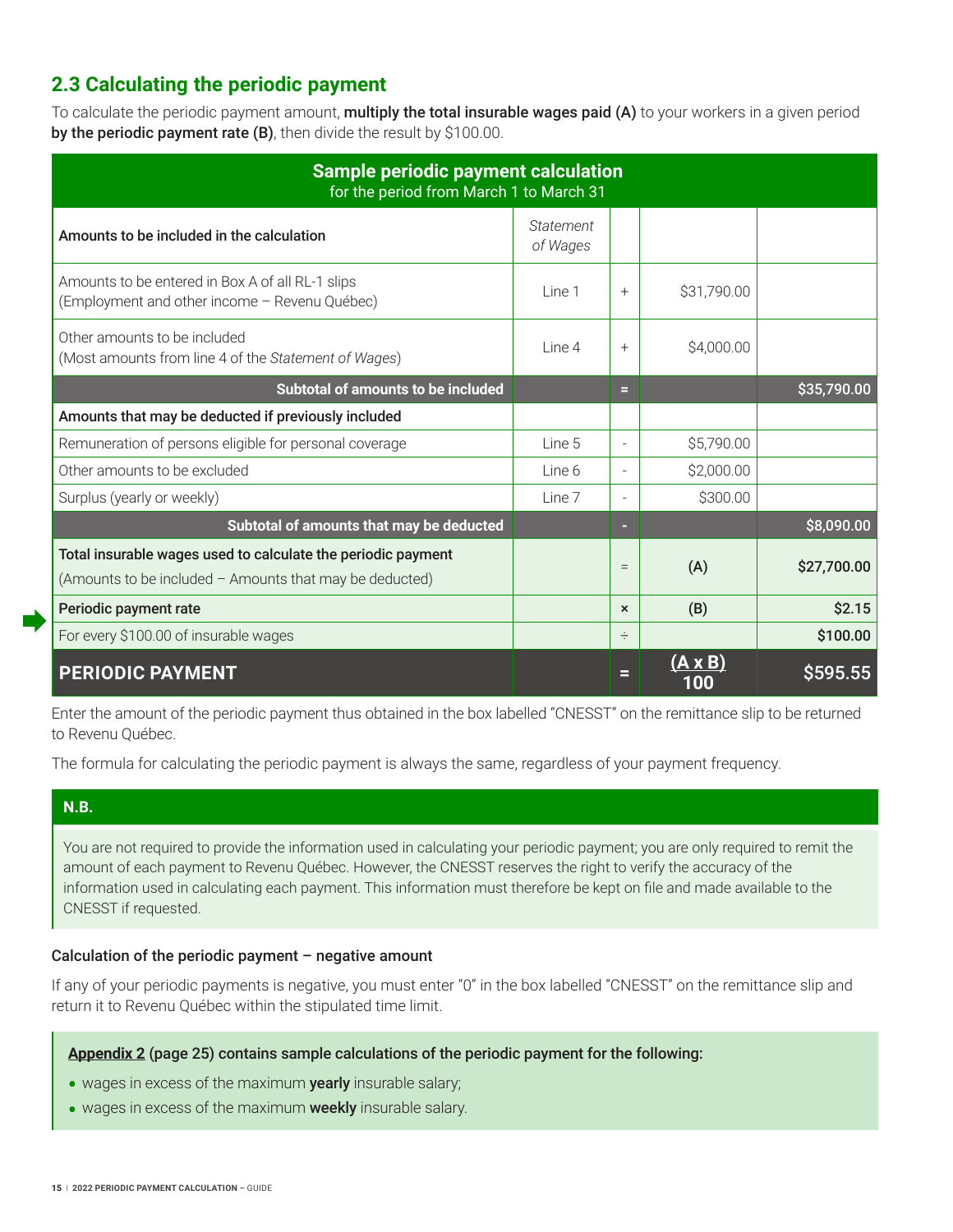# <span id="page-17-0"></span>**3. Making periodic payments**

Periodic payments must be made using the remittance slips sent out by Revenu Québec.

You only need to complete one remittance slip per period in order to declare and pay your source deductions and employer contributions to Revenu Québec as well as to make the periodic payment of your CNESST occupational health and safety insurance premium. Remittance slips should be returned to Revenu Québec, even if you have no periodic payment to make to the CNESST for a given period. In this case, please enter "0" in the box labelled "CNESST."

## **3.1 Remittance slips**

Depending on your payment frequency, Revenu Québec will send you one or more remittance slips to make your periodic CNESST insurance premium payments in 2022.

The period covered by the declaration and the payment due date are indicated on the remittance slips.

You must enter the amount of the periodic payment of your insurance premium in the box labelled "CNESST" on your remittance slips. Revenu Québec will then provide us with the information declared in that box as well as your payments.

When you complete the remittance slip enclosed with the payment form, make sure that you break down the amounts in each box on the remittance slip.

Depending on whether or not you are required to remit source deductions and employer contributions to Revenu Québec, the remittance slip will differ as follows:

- payment of source deductions and employer contributions (with the box labelled "CNESST");
- CNESST payment (with the box labelled "CNESST" only: form TPZ-1015.R.14.5).

## **3.2 Payment frequency**

Your payment frequency for periodic payments is as determined by Revenu Québec for remitting your source deductions and employer contributions. It will be either weekly, twice monthly, monthly, quarterly or yearly.

The CNESST may accept a single monthly periodic payment for employers whose payment frequency is weekly or twice monthly. For more details, see *N.B.*, **[page 18](#page-19-0)** of the guide.

For more information regarding your payment frequency, consult Revenu Québec's *Guide for Employers: Source Deductions and Contributions*.

If you are an employer not subject to source deductions and employer contributions, then your payment frequency is monthly. Revenu Québec will send you remittance slips on which only the box labelled "CNESST" will appear for declaring and paying your CNESST insurance premium.

## **3.3 Due dates for the first and subsequent periodic payments**

You must remit your periodic payment to Revenu Québec at the same time as your source deductions and employer contributions if you are an employer required to remit such deductions and contributions.

If you are an employer not required to remit source deductions and employer contributions, you must remit your CNESST occupational health and safety insurance premium to Revenu Québec for wages paid the previous month by the 15th day of the following month.

For payment deadline details, consult the *Guide for Employers: Source Deductions and Contributions* issued by Revenu Québec, or consult the Revenu Québec website at [www.revenuquebec.ca](https://www.revenuquebec.ca/en/).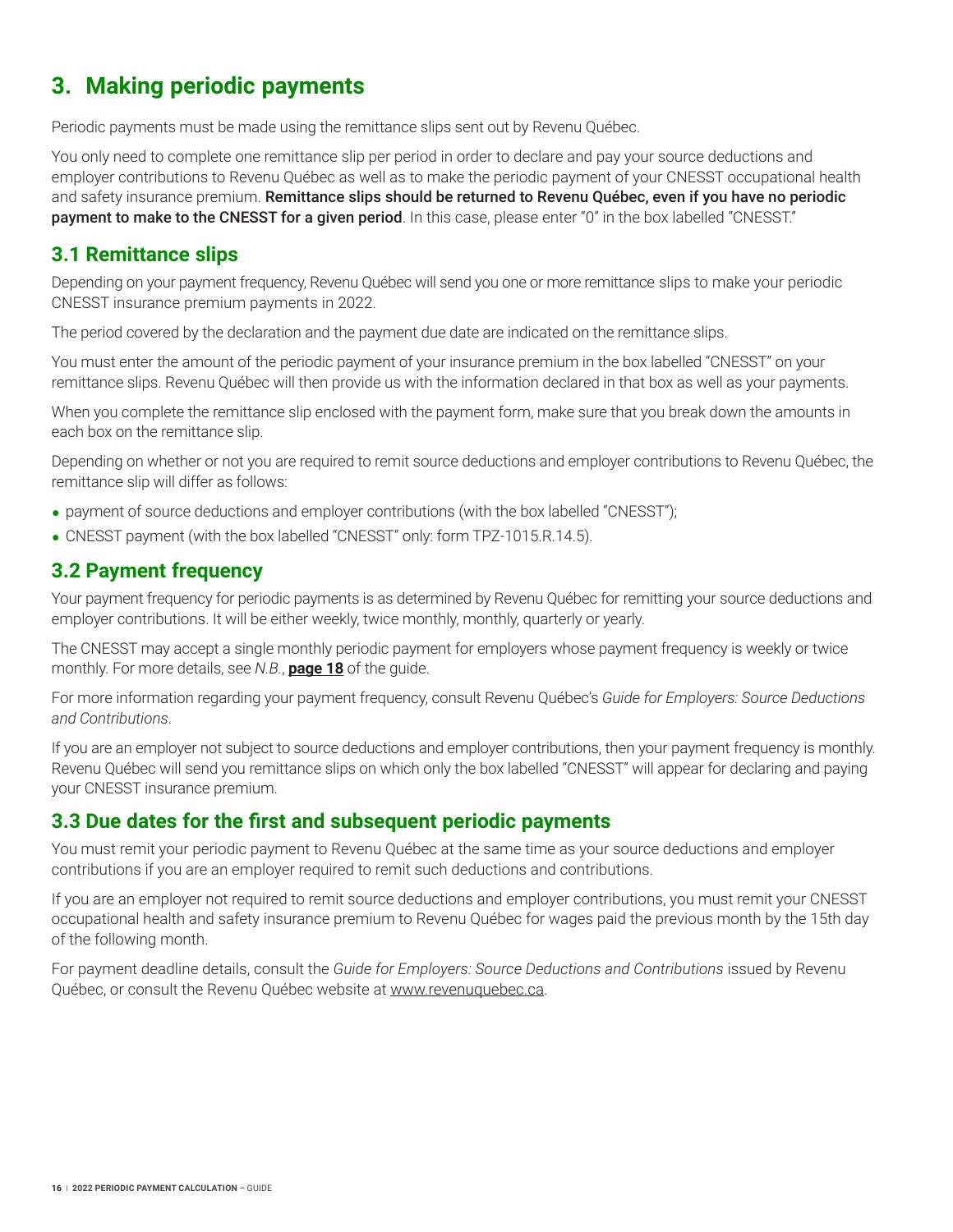## **If you are an employer newly registered with the CNESST**

As a new employer, you must register with the CNESST. You have 60 days as of the first day of work of your first worker **in which to register**.<sup>3</sup> Further to your registration, the CNESST will provide you with your periodic payment rate on the *Classification Decision* and inform you of the due date for your first periodic payment to Revenu Québec. To make the first payment, you must use Revenu Québec's remittance slip with the due date corresponding to the date specified by the CNESST. The first expected payment must cover the aggregate of the periods since the first day of work of your first worker.

## **N.B.**

The period covered by the first periodic payment begins the first day of work of your first worker, even if that day was the previous year. In this case, the CNESST will contact you to obtain the payment amounts for each year. Example:

| Date of hire of first worker                                                                                        | November 29, 2021                          |
|---------------------------------------------------------------------------------------------------------------------|--------------------------------------------|
| Deadline to register with the CNESST (60 days)                                                                      | January 28, 2022                           |
| Registration with the CNESST                                                                                        | January 9, 2022                            |
| 2021 and 2022 Classification Decisions issued, including periodic payment rates<br>for each of these years          | January 16, 2022                           |
| Frequency of remittances to Revenu Québec                                                                           | Monthly                                    |
| Due date of first periodic payment to Revenu Québec<br>(for wages paid from November 29, 2021, to January 31, 2022) | The CNESST will advise you<br>of this date |

If the due date on your Revenu Québec remittance slip is different from the date we provided, or if you are having difficulty making your first payment, please contact us promptly. We will help you to make your first payment to Revenu Québec.

#### Late registration

If you register late with the CNESST, you are subject to a penalty because you failed to make one or more periodic payments on the stipulated due dates. The due dates used for calculating the penalty are as follows:

- the 15th of the month following the deadline for registering with the CNESST;
- the 15th of all subsequent months if these dates precede your registration date.

You will find a detailed example of how this penalty is calculated in the *Penalties and Interest* guide on the CNESST website.

The first periodic payment must cover wages paid since the first day of work of your first worker. The CNESST will advise you of the due date for the first payment following the date of your registration.

3. Including an independent operator considered to be a worker under section 9 of the AIAOD.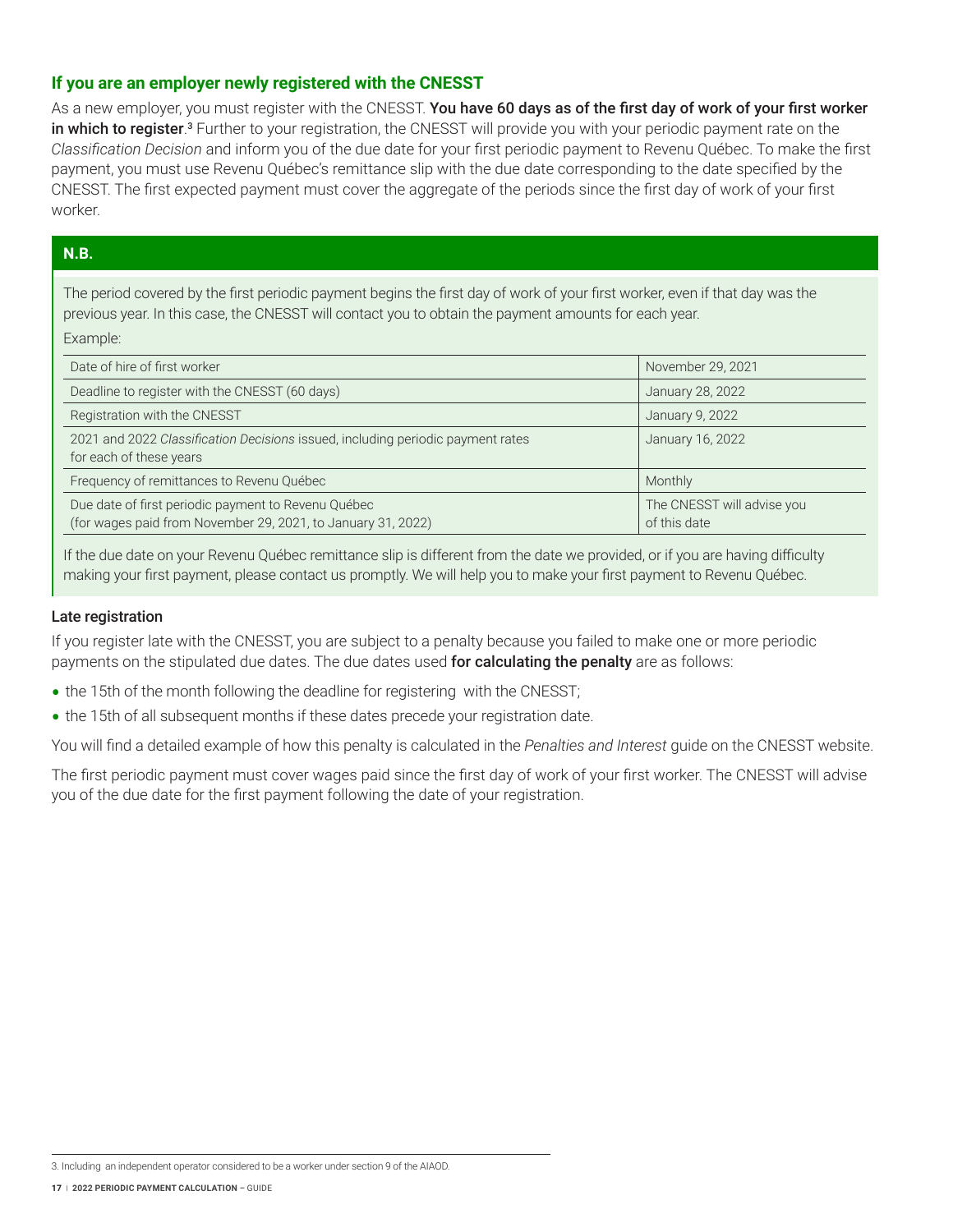## <span id="page-19-0"></span>**3.4 When an enterprise closes down or continues its activities without workers**

When you no longer have any workers in your employ, you must send your periodic CNESST payment to Revenu Québec along with your source deductions and employer contributions, and you must do so no later than the 7th day following the day your last worker permanently stopped working for you.

If you are not required to make source deductions and employer contributions, you must send your periodic payment using form TPZ-1015.R.14.5, completing the box labelled "CNESST" no later than the 15th day of the month following the day your last worker permanently stopped working for you.

## **3.5 Failure to make periodic payments**

If you fail to make a periodic payment, a recovery process will be triggered. In such a case, you will be sent an *Assessment Notice* issued by the CNESST invoicing you for an assessed payment as well as a late payment penalty.

## **N.B.**

If you are not required to make any periodic payment for a given period, remember to enter "0" in the box labelled "CNESST" on the remittance slip.

## **3.6 Penalty for late instalment**

Further to implementation of the insurance premium payment method, penalties will be charged for failure to comply with your obligations to the CNESST. Thus, if you fail to make a periodic payment within the prescribed deadline or if the payment is insufficient, you will be subject to a penalty.

### The penalty is calculated as follows:

- 7% of the amount not paid within the prescribed time limit, if that amount is paid within 7 days following the due date;
- 11% of the amount not paid within the prescribed time limit, if that amount is paid from the 8th day to the 14th day inclusive, following the due date;
- 15% of the amount not paid within the prescribed time limit in all other cases.

Penalties will be invoiced on the *Assessment Notice*. They are payable to the CNESST, not to Revenu Québec.

### **N.B.**

For penalty application purposes, the CNESST will not penalize:

- an employer whose payment frequency is **weekly**, if it makes a single payment covering wages paid during the month. No penalty will be calculated, on condition that the employer respects the due date stipulated for the first payment period for the following month. However, the employer must use the last remittance slip of the month to make its December payment;
- an employer with a **twice monthly** payment frequency, if it makes a single payment covering wages paid during the month. No penalty will be calculated, on condition that the employer respects the due date stipulated for the last payment period for the same month. For example, **payments for December** must be made by the deadline for the final payment for that month.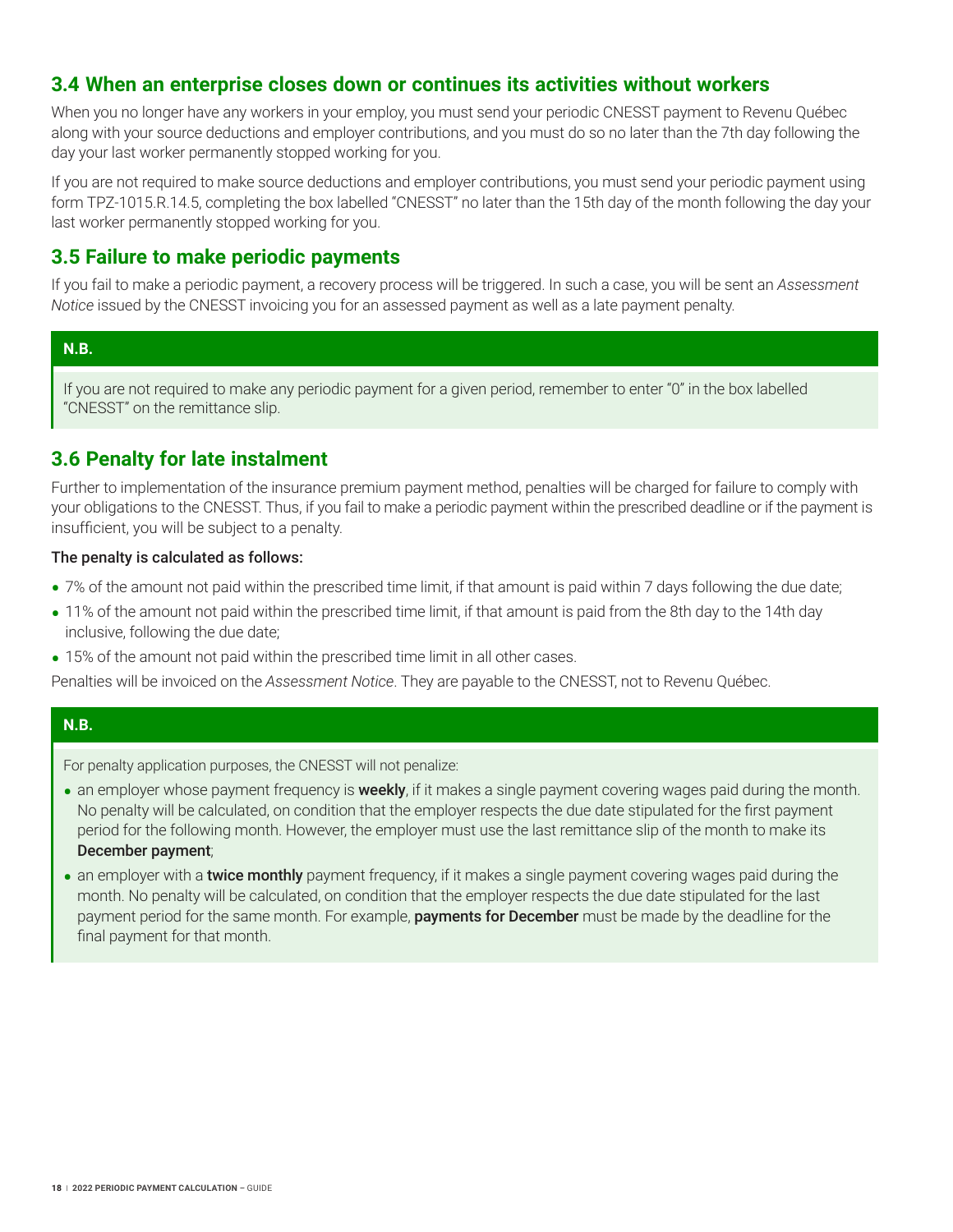A penalty for late instalment will be calculated where the **periodic payment declared** on the remittance slip is:

- the same as the amount paid, but it is paid late (example 1);
- greater than the amount paid, but the balance of the periodic payment is paid late or is outstanding (example 2).

| <b>Example 1</b><br><b>Calculation of penalty for late instalment</b><br>Periodic payment declared is the same as the amount paid |               |  |  |  |
|-----------------------------------------------------------------------------------------------------------------------------------|---------------|--|--|--|
| Due date for the periodic payment                                                                                                 | <b>May 15</b> |  |  |  |
| Remittance date of the periodic payment                                                                                           | May 27        |  |  |  |
| Number of days past due used in the penalty calculation                                                                           | 12 days       |  |  |  |
| Amount of the periodic payment declared and amount paid                                                                           | \$2,000       |  |  |  |
| Penalty for late instalment<br>from May 16 to May 27 inclusive, \$2,000 x 11%                                                     | \$220         |  |  |  |
| Amount invoiced on the Assessment Notice<br>(to be paid to the CNESST, not Revenu Québec)                                         | \$220         |  |  |  |

# **Example 2 Calculation of penalty for late instalment**

Periodic payment declared is greater than amount paid, balance remains outstanding

| Due date for the periodic payment                   | <b>May 15</b> |
|-----------------------------------------------------|---------------|
| Remittance date of the periodic payment             | May 14        |
| Declared amount of the periodic payment             | \$2,000       |
| Amount paid by the stipulated due date              | \$1,400       |
| Insufficient payment (balance of unpaid instalment) | \$600         |
|                                                     |               |
| Penalty for late instalment<br>\$600 x 15%*         | \$90          |

\* At the time of invoicing, the delay is assessed as over 15 days, hence the 15% penalty.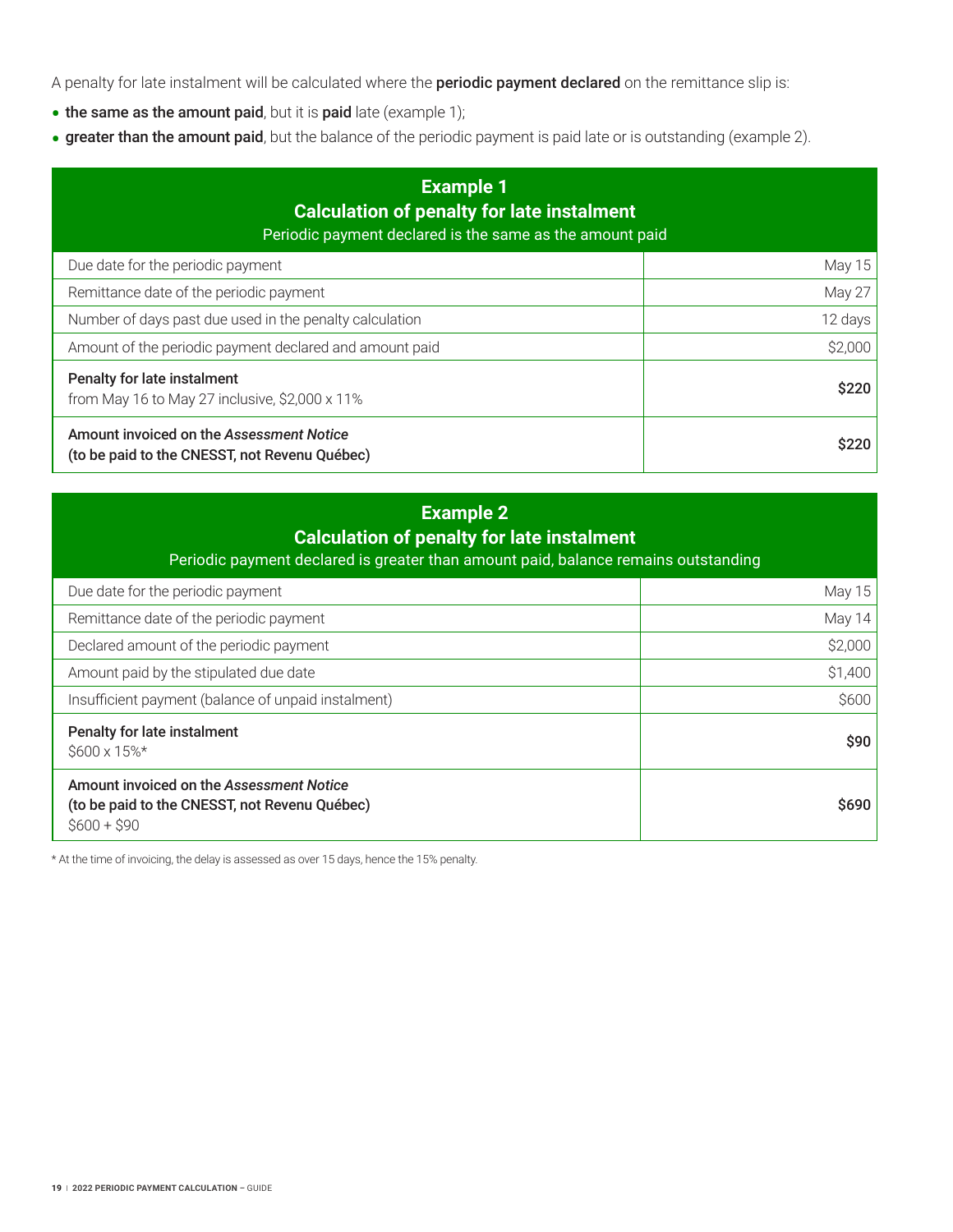# <span id="page-21-0"></span>**4. Determination of the assessment**

You periodically remit your CNESST occupational health and safety insurance premium to Revenu Québec during the year using the periodic payment rate provided by the CNESST. The other steps to follow for paying this premium are as follows:

- **•** beginning in January, the CNESST will send you a *Statement of Wages* form, which must be returned before March 15, informing us of the wages paid the previous year;
- **•** beginning in March, the CNESST will send you the *Assessment Notice* and the *Statement of Account*.

## **4.1** *Assessment Notice* **produced in 2023**

Upon receipt your *2022 Statement of Wages,*<sup>4</sup> the CNESST will verify whether your total periodic payments declared for that year are sufficient, taking into account the wages declared on that form. If the total is insufficient, the CNESST will calculate a penalty of 15% of the difference between the periodic payments you declared and the payments you should have made (see details in the following section).

The CNESST will then establish the yearly assessment by multiplying the total wages declared in the *Statement of Wages* by the rate of the premium for each of your classification units. The periodic payments declared for 2022 will be deducted from the amount of the assessment established.

You will receive the *Assessment Notice* containing the details of the assessment and the *Schedule – Periodic Instalments*. It will be accompanied by a *Statement of Account*, the balance of which, if any, must be paid to the CNESST by the stipulated due date.

Here is an example of how the assessment is calculated:

## **Determination of the assessment**

| 2023                                                                                                                                                        |                                    |
|-------------------------------------------------------------------------------------------------------------------------------------------------------------|------------------------------------|
| Assessment for personal coverage                                                                                                                            | \$833.82                           |
| Insurance file administration charge                                                                                                                        | \$65.00                            |
|                                                                                                                                                             | \$898.82<br>Total for 2023         |
| 2022                                                                                                                                                        |                                    |
| Assessment (wages paid)<br>$($35,356,636.00/\$100.00) \times $0.62$                                                                                         | \$219,211.14                       |
| Periodic payments declared<br>(See Schedule - Periodic Instalments on page 22)                                                                              | $-$207,273.55$                     |
| Insufficient instalments                                                                                                                                    | \$11,937.59                        |
| Expenses attributable to all files:<br>Penalty for insufficient instalments<br>(See Schedule - Periodic Instalments on page 22)<br>$$11,937.59 \times 15\%$ | \$1,790.64                         |
|                                                                                                                                                             | Total for 2022<br>\$13,728.23      |
|                                                                                                                                                             | Total of the notice<br>\$14,627.05 |

<sup>4.</sup> A penalty of \$25 to \$2,500 and late payment interest will be charged if the *Statement of Wages* is not sent in before March 15 (or, if applicable, by the 45th day following the day your last worker permanently stopped working for you). Default interest will be calculated if there is a difference between the amount of the assessment based on wages paid (including the penalty for insufficient instalments) and the amount of reported periodic payments. For more information, consult the document entitled *Penalties and Interest* on the CNESST website.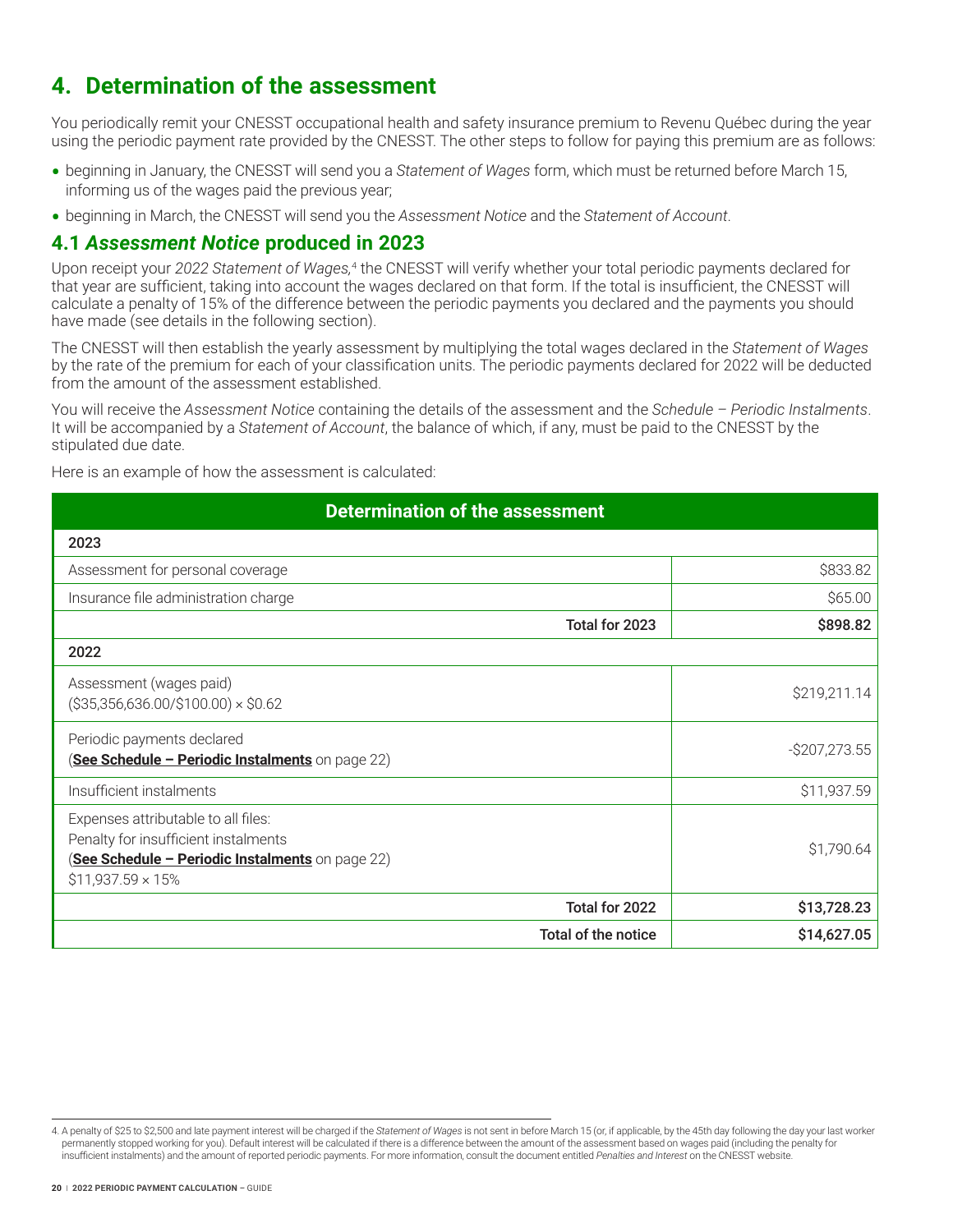# <span id="page-22-0"></span>**4.2 Penalty for insufficient instalments**

A penalty is prescribed for insufficient instalments where the total periodic payments declared during the year are less than the amount of payments expected; for example, if you used lower wages to calculate your periodic payments or you did not use the periodic payment rate provided by the CNESST. In order to limit discrepancy when the *Statement of Wages* is processed, you must use the last periodic payment rate provided to calculate the payment amounts.

Instalments may be insufficient in the following circumstances:

- **•** upon receipt of your yearly *Statement of Wages*;
- **•** upon receipt of the *Statement of Wages* produced upon the permanent departure of your last worker;
- further to an audit.

The calculation of the penalty is presented in the *Schedule – Periodic Instalments*. This schedule is included with the *Statement of Account* and the *Assessment Notice*.

| <b>Example</b><br><b>Calculation of penalty for insufficient instalments</b><br>based on information provided in the Statement of Wages |              |  |  |  |
|-----------------------------------------------------------------------------------------------------------------------------------------|--------------|--|--|--|
| Payments declared                                                                                                                       | \$207,273.55 |  |  |  |
| Payments expected<br>(Insurable wages declared*/\$100.00) x periodic payment rate (\$35,356,636.00/\$100.00) × \$0.62                   | \$219,211.14 |  |  |  |
| Difference                                                                                                                              | \$11,937.59  |  |  |  |
| Penalty for insufficient instalments<br>$$11,937.59 \times 15\%$                                                                        | \$1,790.64   |  |  |  |

\* To obtain the amount of the expected payments, we use the amounts reported on lines 1, 4, 5, 6 and 7 of the *Statement of Wages*. Furthermore, at any point during the year, the cumulative amount of payments made for the year must be sufficient. Otherwise, you could be charged a penalty of up to 15% of the difference between the insufficient instalment or instalments declared and the amount or amounts that should have been declared.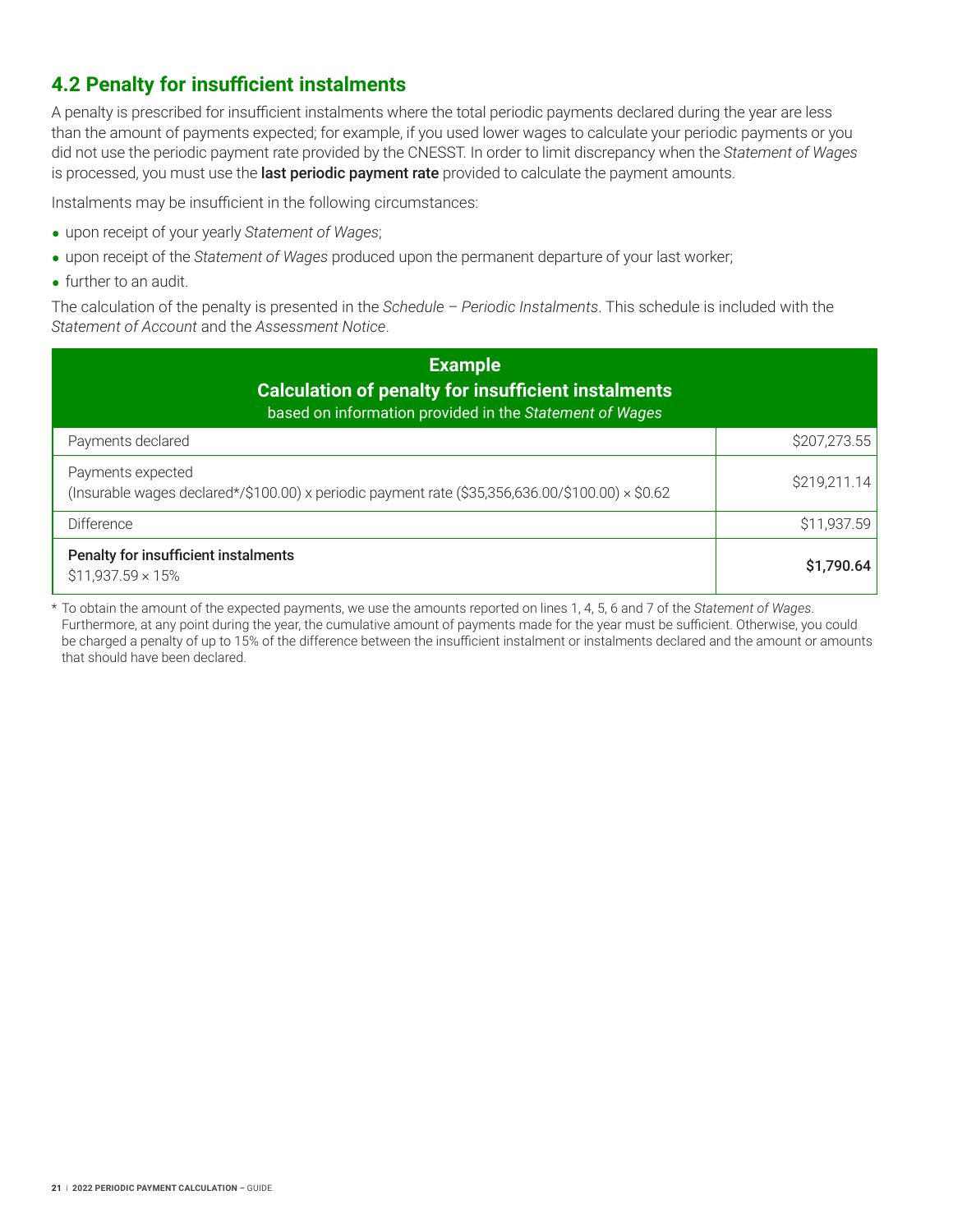### <span id="page-23-0"></span>Schedule – Periodic Instalments

The *Schedule – Periodic Instalments* included with the *Assessment Notice* presents the cumulative periodic payments declared for the year. It will also be used to calculate the penalty for any insufficient instalments, by comparing payments declared against expected payments.

| <b>Example</b><br>Schedule - Periodic Instalments                      |                                      |                                                    |            |                |                |                       |                         |
|------------------------------------------------------------------------|--------------------------------------|----------------------------------------------------|------------|----------------|----------------|-----------------------|-------------------------|
| 2022                                                                   |                                      |                                                    |            |                |                |                       |                         |
| Periodic payments declared                                             |                                      |                                                    |            |                |                |                       |                         |
|                                                                        | Period covered                       | Payment                                            |            | Period covered |                | Payment               |                         |
| From                                                                   | To                                   |                                                    | From       |                | Tο             |                       |                         |
| 2022-01-01                                                             | 2022-01-31                           | \$19,312.63                                        | 2022-07-01 |                | 2022-07-31     | \$16,786.51           |                         |
| 2022-02-01                                                             | 2022-02-28                           | \$18,919.79                                        | 2022-08-01 |                | 2022-08-31     | \$15,381.79           |                         |
| 2022-03-01                                                             | 2022-03-31                           | \$19,804.60                                        | 2022-09-01 |                | 2022-09-30     | \$14,034.69           |                         |
| 2022-04-01                                                             | 2022-04-30                           | \$21,265.27                                        | 2022-10-01 |                | 2022-10-31     | \$13,136.47           |                         |
| 2022-05-01                                                             | 2022-05-31                           | \$19,269.75                                        | 2022-11-01 |                | 2022-11-30     | \$10,352.77           |                         |
| 2022-06-01                                                             | 2022-06-30                           | \$26,991.61                                        | 2022-12-01 |                | 2022-12-31     | \$12,017.67           |                         |
|                                                                        |                                      |                                                    |            |                |                | <b>Total payments</b> | \$207,273.55            |
|                                                                        | Penalty for insufficient instalments |                                                    |            |                |                |                       |                         |
|                                                                        |                                      | Information related to the 2022 Statement of Wages |            |                |                |                       |                         |
| Box A of all RL-1 slips                                                | Workers and other persons covered:   |                                                    |            |                | $\mathbf 1$    | \$43,800,000.00       |                         |
| Other amounts to be included                                           |                                      |                                                    |            | $+$            | $\overline{4}$ | \$84,688.00           |                         |
| Persons eligible for personal coverage<br>(Amounts included on line 1) |                                      |                                                    |            |                | 5              | \$0.00                | $\overline{\mathbf{A}}$ |
| Other amounts to be excluded                                           |                                      |                                                    |            |                | 6              | \$499,604.00          |                         |
| Surplus                                                                |                                      |                                                    |            | 7              | \$8,028,448.00 |                       |                         |
| Wages used to calculate payments for 2022                              |                                      |                                                    |            |                |                | \$35,356,636.00       |                         |
| Payments declared<br>$-$ \$207,273.55                                  |                                      |                                                    |            |                | B              |                       |                         |
| Payments expected (\$35,356,636.00/100) × \$0.62*                      |                                      |                                                    |            |                |                | \$219,211.14          |                         |
| Difference<br>\$11,937.59                                              |                                      |                                                    |            |                |                |                       |                         |
| Penalty for insufficient instalments (\$11,937.59 × 15%)               |                                      |                                                    |            |                |                | \$1,790.64            |                         |

\* Periodic payment rate used to calculate payments for every \$100.00 of insurable wages.

The amounts declared on your *Statement of Wages* form on lines 1, 4, 5, 6 and 7 will be used to obtain the amount of expected payments.

If the amount of expected payments (wages used to calculate payments x periodic payment rate) is greater than the periodic payments declared during the year, you will have to pay a penalty of 15% of the difference for insufficient instalments.

If the amount of the periodic payments declared during the year is greater than the amount of expected payments, no interest will be paid to you.

In its calculation, the CNESST will apply the lowest payment rate of those indicated to you during the year, regardless of whether it appeared in the *Classification Decision* or in any other communication indicating a new payment rate (see *N.B.*, **[page 12](#page-13-0)** of the guide).

**B**

**A**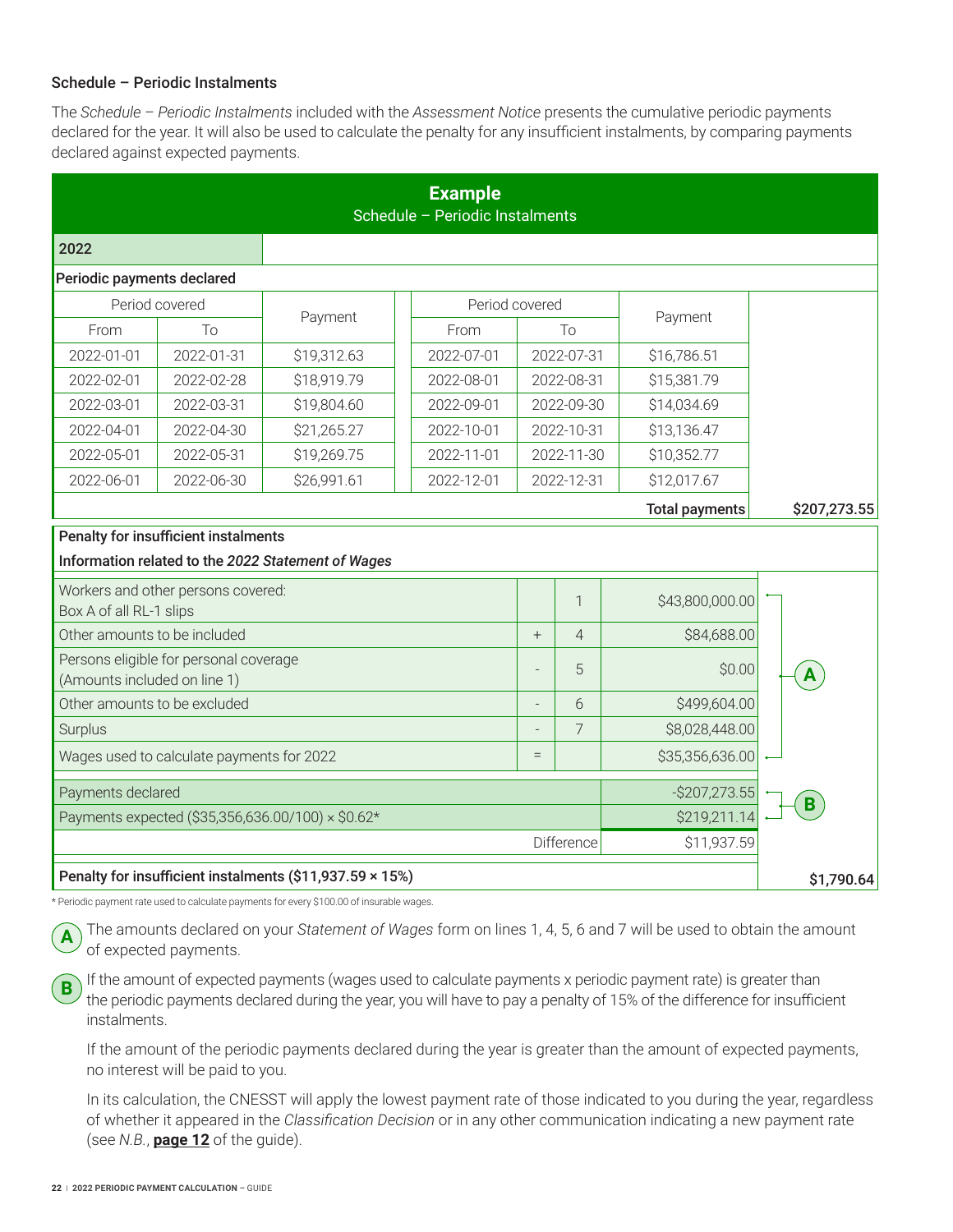## **Appendix 1**

## Summary table Amounts used in calculating periodic payments

<span id="page-24-0"></span>

| Amounts used in calculating periodic payments                                                                                                                                                                                                             |                                      |
|-----------------------------------------------------------------------------------------------------------------------------------------------------------------------------------------------------------------------------------------------------------|--------------------------------------|
|                                                                                                                                                                                                                                                           | Line on the<br>Statement of<br>Wages |
| Amounts to be included in calculating the periodic payment                                                                                                                                                                                                |                                      |
| • Amounts indicated in Box A of all RL-1 slips (Employment and other income - Revenu Québec)                                                                                                                                                              | 1                                    |
| • Amounts paid for coverage of persons participating in a job-creation program where the employer is<br>considered the participants' employer                                                                                                             | 4                                    |
| • Gross wages of workers working in Québec where the employer is established outside Québec and does not<br>issue any RL-1 slips                                                                                                                          | 4                                    |
| • For the union, the gross wages reimbursed to the employer for workers on union leave, unless an agreement<br>between the union and the employer provides that the employer must report the wages                                                        | 4                                    |
| • Amount paid to workers for whom no RL-1 slip was issued                                                                                                                                                                                                 | 4                                    |
| • Amount paid by an artistic producer to artists considered workers                                                                                                                                                                                       | 4                                    |
| • Deferred amounts indicated in Box Q of the RL-1 slip                                                                                                                                                                                                    | 4                                    |
| • Employment income paid to Indigenous workers and indicated in Box R of the RL-1 slip                                                                                                                                                                    | 4                                    |
| • Amount paid to a student in the form of a bursary in exchange for work, when the work is done under<br>the employer's authority.                                                                                                                        | 4                                    |
| Amounts to be excluded in calculating the periodic payment                                                                                                                                                                                                |                                      |
| • Wages paid to independent operators considered workers                                                                                                                                                                                                  | $\overline{2}$                       |
| • Amounts for coverage of volunteer workers                                                                                                                                                                                                               | 3                                    |
| • Amount paid for coverage of persons whose assistance was required or expressly accepted during an event<br>for the purpose of assisting the firefighters of a municipality's fire department                                                            | 4                                    |
| • Amount paid for coverage of a person whose assistance was required or expressly accepted during an event<br>for the purpose of assisting staff deployed where an emergency is declared further to an event listed in the<br><b>Civil Protection Act</b> | 4                                    |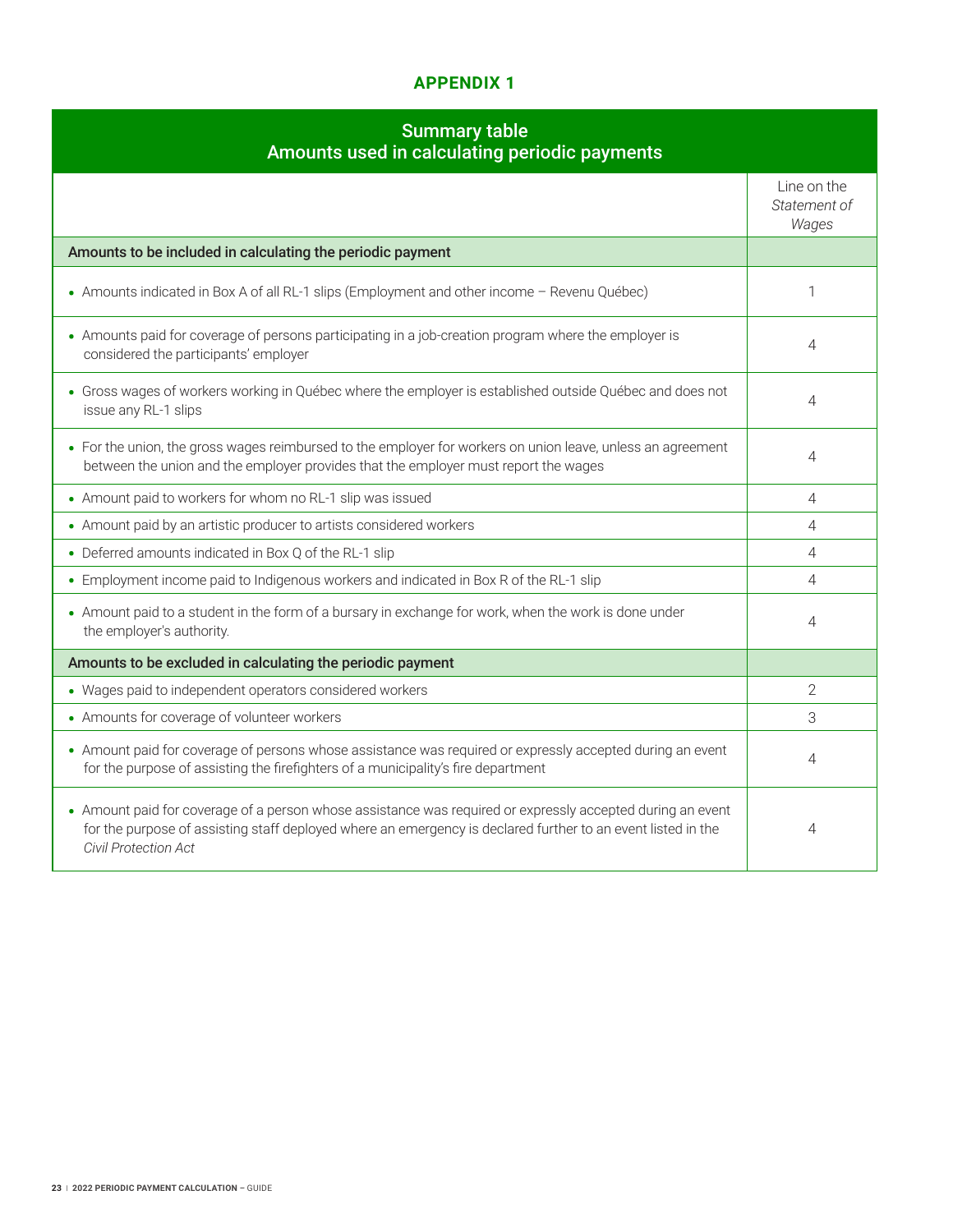## **Appendix 1**

## Summary table (cont.) Amounts used in calculating periodic payments

| Amounts used in calculating periodic payments                                                                                                                                                                                                         |                                      |
|-------------------------------------------------------------------------------------------------------------------------------------------------------------------------------------------------------------------------------------------------------|--------------------------------------|
|                                                                                                                                                                                                                                                       | Line on the<br>Statement of<br>Wages |
| Amounts that may be deducted if previously included                                                                                                                                                                                                   |                                      |
| • Remuneration paid to the executive officers of a legal person                                                                                                                                                                                       | 5                                    |
| • Remuneration paid to the members of the board of a legal person for their work related to their responsibility<br>as board members                                                                                                                  | 5                                    |
| • Remuneration paid to the mayor or the members of a city council                                                                                                                                                                                     | 5                                    |
| • Remuneration paid to the council members of an RCM                                                                                                                                                                                                  | 5                                    |
| • Remuneration paid to the commissioners of an English-language school board                                                                                                                                                                          | 5                                    |
| • Amount of personal coverage for persons participating in a job-creation program where the employer is not<br>regarded as the participants' employer                                                                                                 | 6                                    |
| • Gross wages paid to any workers on sick leave for the part of their leave that exceeds 105 consecutive days                                                                                                                                         | 6                                    |
| • Gross wages reimbursed by a union to the employer of a worker on union leave, where you are the employer<br>receiving the reimbursement, unless an agreement between the union and the employer provides that the<br>employer must report the wages | 6                                    |
| • Expenses incurred by a fisherman's helper where the helper's remuneration is determined on the basis of a<br>percentage of the catch, unless that percentage is determined by the CNESST                                                            | 6                                    |
| • Gross wages earned outside Québec by workers if declared elsewhere in Canada pursuant to the<br>Interjurisdictional Agreement on Workers' Compensation                                                                                              | 6                                    |
| • Gross wages earned by a worker domiciled outside Québec for duties performed remotely from a location<br>outside Québec                                                                                                                             | 6                                    |
| • Gross wages paid by an employer not constituted as a legal person                                                                                                                                                                                   | 6                                    |
| • Gross wages paid by a partnership to a partner                                                                                                                                                                                                      | 6                                    |
| • Premium paid by the employer to insurance plans on behalf of a retiree                                                                                                                                                                              | 6                                    |
| • Amount paid by an employer to acquire shares issued by a labour-sponsored fund for the benefit<br>of employees                                                                                                                                      | 6                                    |
| • That part of the gross wages paid to a worker in excess of the maximum yearly insurable salary                                                                                                                                                      | $\overline{7}$                       |
| • That part of the gross wages paid to a worker in excess of the maximum weekly insurable salary if the<br>employer is entitled to calculate surplus amounts on a weekly basis                                                                        | 7                                    |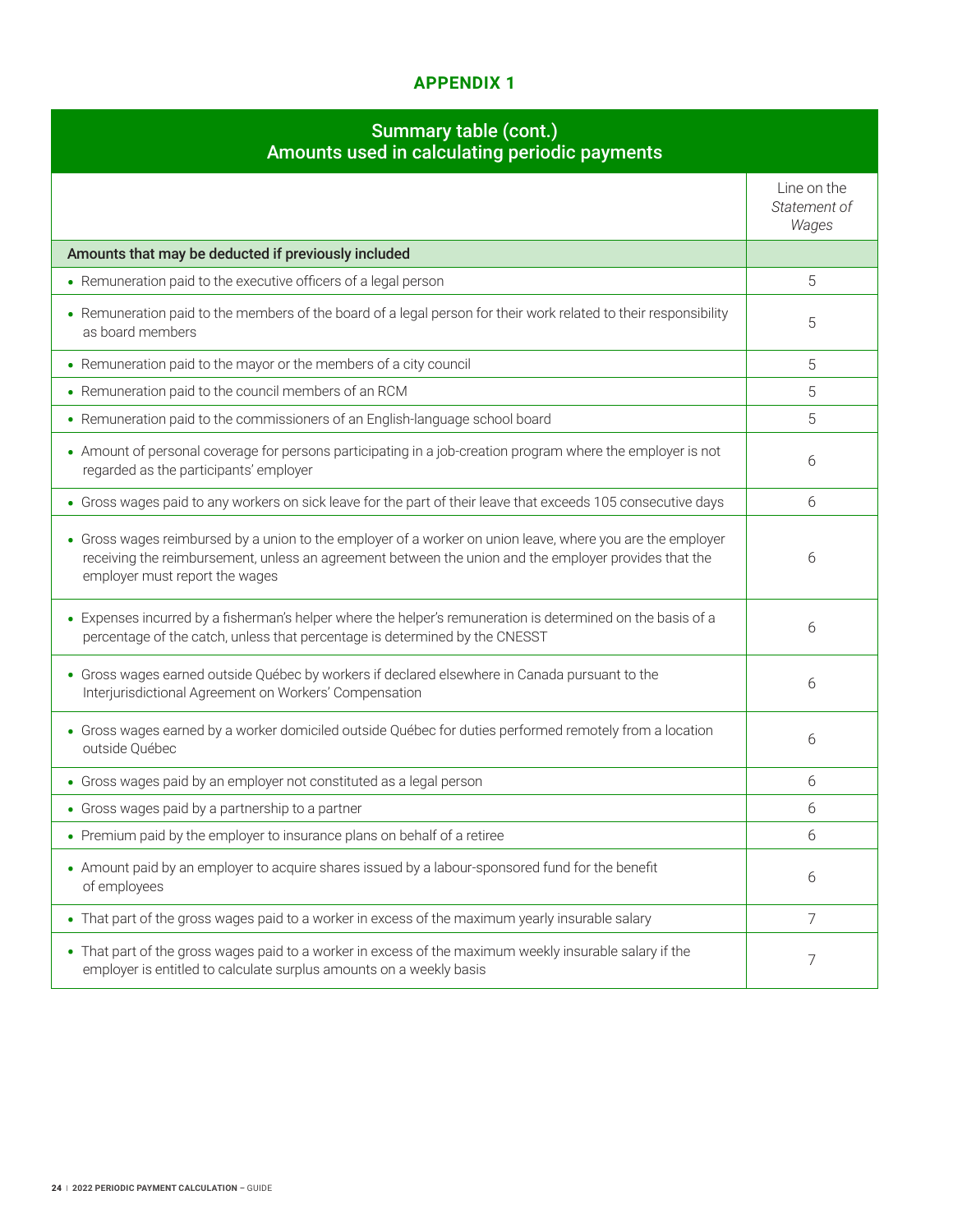## **Appendix 2**

<span id="page-26-0"></span>

| Sample periodic payment calculation<br>with wages in excess of the maximum yearly insurable salary |                                          |                                |                                                        |                                                                      |                                                      |                                                                                   |                             |                                                       |
|----------------------------------------------------------------------------------------------------|------------------------------------------|--------------------------------|--------------------------------------------------------|----------------------------------------------------------------------|------------------------------------------------------|-----------------------------------------------------------------------------------|-----------------------------|-------------------------------------------------------|
| Worker                                                                                             | Cumulative<br>wages for prior<br>periods | Wages for<br>current<br>period | Cumulative<br>wages including<br>the current<br>period | Cumulative<br>surplus<br>amounts<br>attributable to<br>prior periods | Surplus amounts<br>attributable to<br>current period | Wages to be<br>used in<br>calculating the<br>payment<br>for the current<br>period | Periodic<br>payment<br>rate | Amount of the<br>payment<br>for the current<br>period |
|                                                                                                    | A                                        | B                              | C<br>$(A+B)$                                           | D<br>$(A-$88,000)$                                                   | E<br>$(C-$88,000-D)$                                 | $(B-E)$                                                                           | G                           | $F \times G$<br>\$100                                 |
|                                                                                                    | \$38,000                                 | \$1,000                        | \$39,000                                               | \$0                                                                  | \$0                                                  | \$1,000                                                                           |                             | \$25                                                  |
| $\overline{2}$                                                                                     | \$74,500                                 | \$2,400                        | \$76,900                                               | \$0                                                                  | \$0                                                  | \$2,400                                                                           | \$2.50                      | \$60                                                  |
| 3                                                                                                  | \$89,000                                 | \$3,000                        | \$92,000                                               | \$1,000                                                              | \$3,000                                              | \$0                                                                               |                             | \$0                                                   |
| <b>Total</b>                                                                                       | \$201,500                                | \$6,400                        | \$207,900                                              | \$1,000                                                              | \$3,000                                              | \$3,400                                                                           |                             | \$85                                                  |

Periodic payment to be entered in the box labelled "CNESST" on the remittance slip: \$85

| Sample periodic payment calculation<br>with wages in excess of the maximum weekly insurable salary |                |                       |                          |                                                                  |                          |                                                    |  |
|----------------------------------------------------------------------------------------------------|----------------|-----------------------|--------------------------|------------------------------------------------------------------|--------------------------|----------------------------------------------------|--|
| Worker<br>Week                                                                                     |                | Gross weekly<br>wages | Weekly surplus<br>amount | Wages used to<br>calculate the payment<br>for the current period | Periodic payment<br>rate | Amount of the<br>payment for the<br>current period |  |
|                                                                                                    |                | A                     | B<br>$(A-$1,687.76)$     | C<br>$(A-B)$                                                     | D                        | $C \times D$<br>\$100                              |  |
|                                                                                                    |                |                       |                          |                                                                  |                          |                                                    |  |
|                                                                                                    | 1              | \$900.00              | \$0.00                   | \$900.00                                                         |                          | \$30.87                                            |  |
| 1                                                                                                  | $\overline{2}$ | \$1,800.00            | \$112.24                 | \$1,687.76                                                       |                          | \$57.89                                            |  |
|                                                                                                    | 3              | \$1,750.00            | \$62.24                  | \$1,687.76                                                       |                          | \$57.89                                            |  |
|                                                                                                    | 4              | \$1,100.00            | \$0.00                   | \$1,100.00                                                       |                          | \$37.73                                            |  |
| $\overline{2}$                                                                                     | 1              | \$1,750.00            | \$62.24                  | \$1,687.76                                                       | \$3.43                   | \$57.89                                            |  |
|                                                                                                    | $\overline{2}$ | \$1,000.00            | \$0.00                   | \$1,000.00                                                       |                          | \$34.30                                            |  |
|                                                                                                    | 3              | \$1,850.00            | \$162.24                 | \$1,687.76                                                       |                          | \$57.89                                            |  |
|                                                                                                    | 4              | \$1,150.00            | \$0.00                   | \$1,150.00                                                       |                          | \$39.45                                            |  |
| <b>Total</b>                                                                                       |                | \$11,300.00           | \$398.96                 | \$10,901.04                                                      |                          | \$373.91                                           |  |
| \$373.91<br>Periodic payment to be entered in the box labelled "CNESST" on the remittance slip:    |                |                       |                          |                                                                  |                          |                                                    |  |